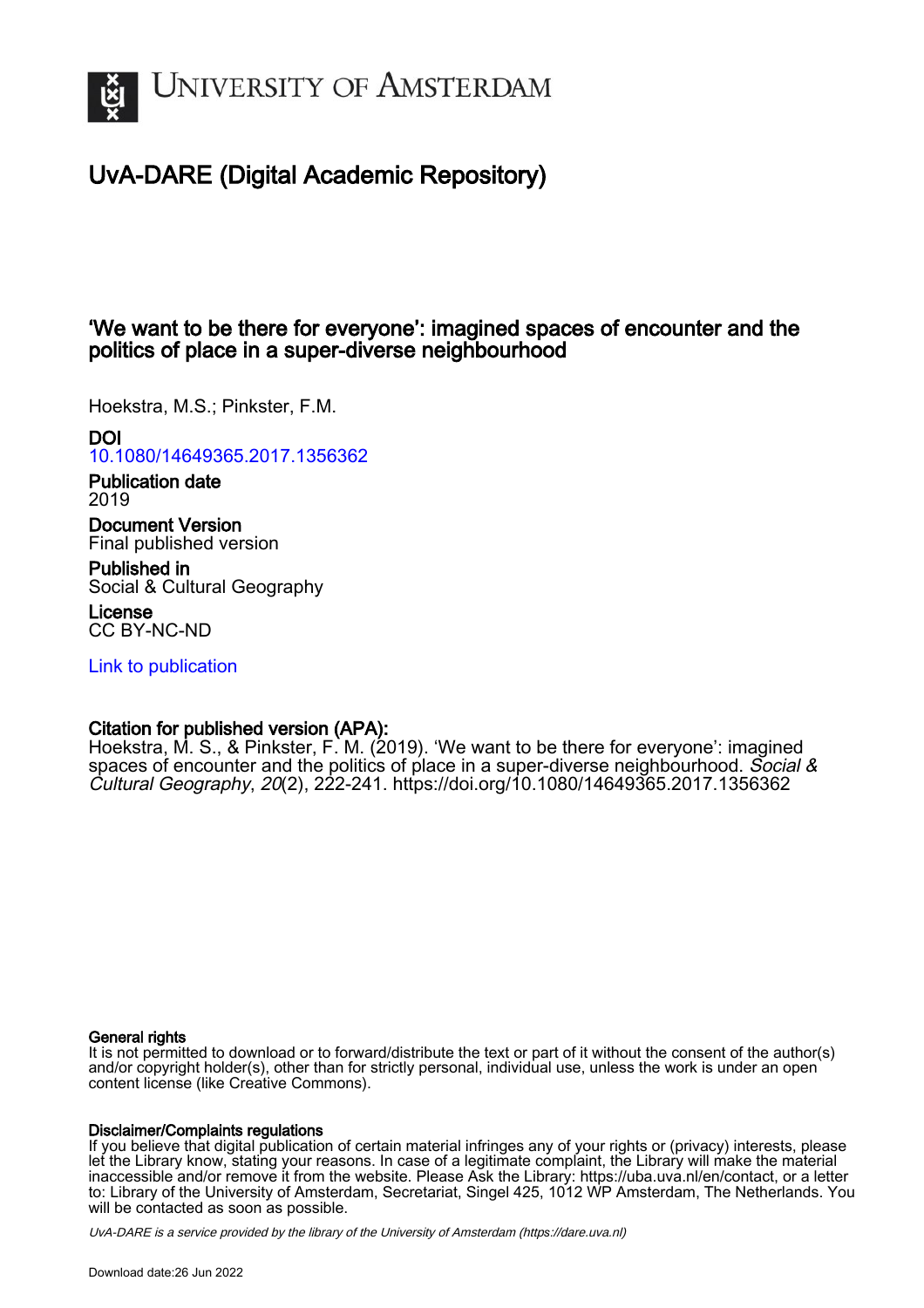a OPEN ACCESS

Check for updates

Routledge Taylor & Francis Group

# **'We want to be there for everyone': imagined spaces of encounter and the politics of place in a super-diverse neighbourhood**

#### Myrte S. Hoekstra and Fenne M. Pinkster

Department of Human Geography, Planning and International Development Studies, Universiteit van Amsterdam, Amsterdam, The Netherlands

#### ABSTRACT

In the context of increasingly diverse urban populations in European cities, neighbourhood organizations are often seen as offering spaces of encounter that can foster a sense of belonging. As a result, they have formed an important element in urban policies on community identity and social cohesion. Yet everyday encounters in such micropublics may not necessarily be experienced as positive, and these spaces themselves might become sites of contestation and exclusion. Through an ethnographic study in a super-diverse neighbourhood in Amsterdam, The Netherlands, this paper investigates how residents' sense of belonging to the neighbourhood is informed by competing claims on a neighbourhood centre. Although envisioned as a collective space, contestations between different groups of residents over the centre as a functional and meaningful place illustrate how governing institutions shape informal politics of place through their own vision for the neighbourhood and their selective support of some initiatives over others.

#### **"Nous voulons être là pour tout le monde": espaces de rencontre imaginés et les politiques du lieu dans un quartier extrêmement divers**

#### RÉSUMÉ

Dans le contexte de populations urbaines de plus en plus diverses dans les grandes villes européennes, les organisations de quartiers sont souvent vues comme des espaces de rencontre qui peuvent encourager un sentiment d'appartenance. Par conséquent, un élément important de politiques urbaines sur l'identité communautaire a vu le jour. Pourtant, Valentine (2008) nous met en garde: les rencontres quotidiennes au sein de publics si restreints peuvent ne pas être vécues comme positives et ces espaces euxmêmes pourraient devenir des zones de contestation et d'exclusion. A partir d'une étude ethnographique dans un quartier extrêmement divers d'Amsterdam aux Pays-Bas, cet article examine comment le sentiment d'appartenance au quartier de ces résidents est influencé par des demandes concurrentielles sur le centre communautaire. Bien qu'envisagé comme espace collectif, les contestations entre

**CONTACT** Myrte S. Hoekstra **M.S. Hoekstra@uva.nl** 

© 2017 The Author(s). Published by Informa UK Limited, trading as Taylor & Francis Group.

This is an Open Access article distributed under the terms of the Creative Commons Attribution-NonCommercial-NoDerivatives License (<http://creativecommons.org/licenses/by-nc-nd/4.0/>), which permits non-commercial re-use, distribution, and reproduction in any medium, provided the original work is properly cited, and is not altered, transformed, or built upon in any way.

#### ARTICLE HISTORY

Received 4 May 2016 Accepted 7 June 2017

#### **KEYWORDS**

Super-diversity; encounter; neighbourhood; belonging; politics of place

#### MOTS CLÉS

diversité extrême; rencontre; quartier; appartenance; politiques du lieu

#### PALABRAS CLAVE

super-diversidad; encuentro; barrio; pertenencia; política de lugar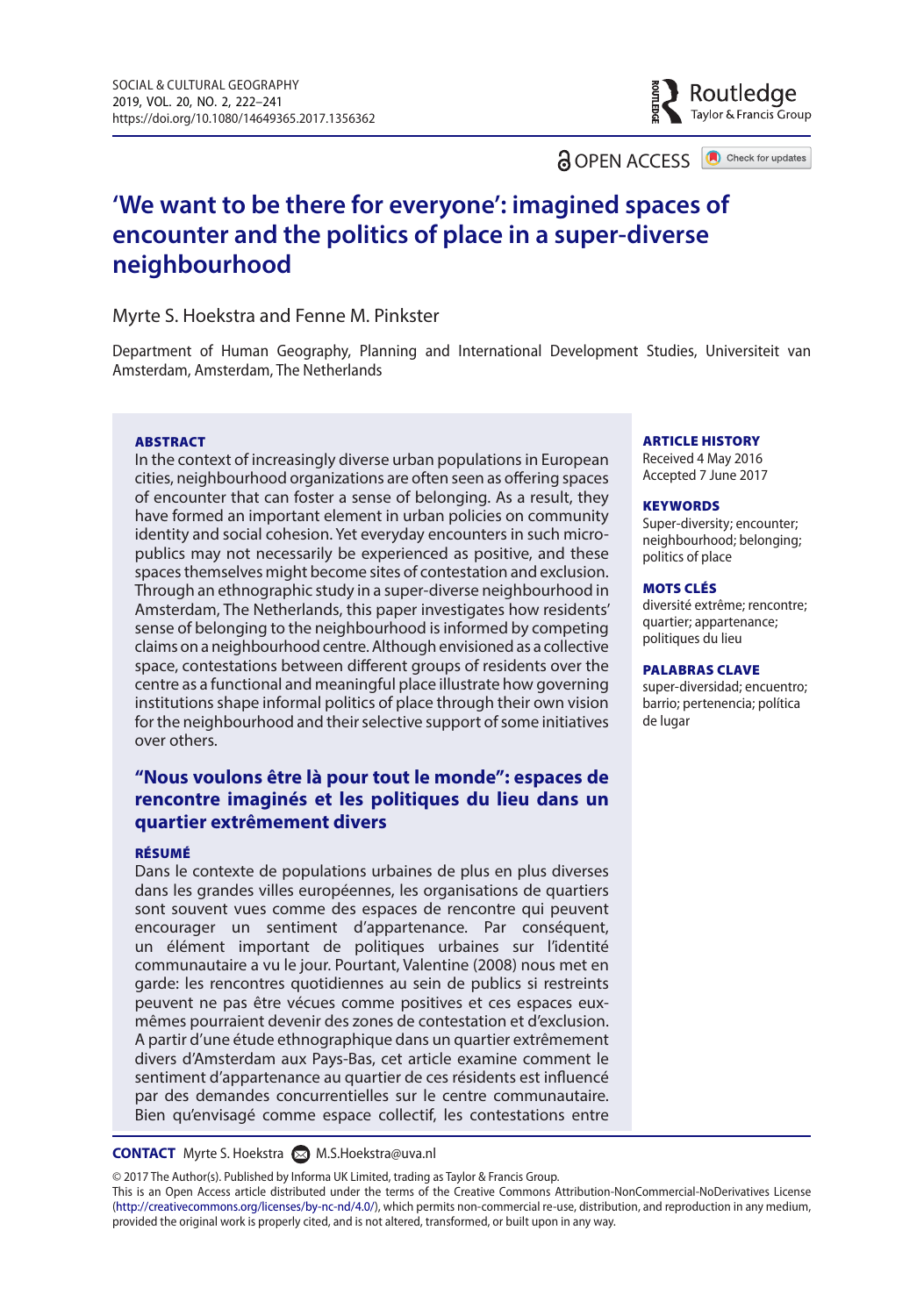différents groupes de résidents au sujet du centre en tant que lieu fonctionnel et important montrent bien comment les institutions gouvernantes influencent les politiques du lieu à travers leur propre vision du quartier et leur soutien sélectif à certaines initiatives plutôt qu'à d'autres.

#### **'Queremos estar ahí para todos': espacios imaginarios de encuentro y la política de lugar en un barrio súper diverso**

#### RESUMEN

En el contexto de las poblaciones urbanas cada vez más diversas en ciudades europeas, las organizaciones vecinales se consideran a menudo como espacios de encuentro que pueden fomentar un sentido de pertenencia. Como resultado, han constituido un elemento importante en las políticas urbanas sobre identidad comunitaria y cohesión social. Sin embargo, como advierte Valentine (2008), los encuentros cotidianos en esos micro-públicos no necesariamente pueden ser experimentados como positivos, y estos mismos espacios pueden convertirse en sitios de contestación y exclusión. A través de un estudio etnográfico en un vecindario súper diverso en Ámsterdam, Holanda, este artículo investiga cómo el sentido de pertenencia al vecindario de los vecinos toma forma a través de demandas competitivas en un centro de barrio. Aunque se prevea como un espacio colectivo, las disputas entre diferentes grupos de residentes sobre el centro como un lugar funcional y significativo ilustran cómo las instituciones gobernantes configuran una política informal de lugar a través de su propia visión para el vecindario y su apoyo selectivo de algunas iniciativas sobre otras.

## **Introduction**

<span id="page-2-10"></span><span id="page-2-3"></span>In recent years, much attention has been paid to Vertovec's ([2007](#page-20-0)) concept of super-diversity as a conceptual lens through which to study the increasing social differentiation in Western European cities (Crul, Schneider, & Lelie, [2013](#page-18-0)). Super-diversity invites researchers to go beyond a focus on diversity that is the result of international migration and explore how differences in nationality, race, and ethnicity intersect with other dimensions of difference, such as gender, age, life course, class, religion, migrant trajectories and language. In a growing number of urban neighbourhoods, diversity along such multiple dimensions of difference is becoming 'commonplace' (Wessendorf, [2013](#page-20-1)), a constitutive part of everyday life.

<span id="page-2-11"></span><span id="page-2-9"></span><span id="page-2-8"></span><span id="page-2-7"></span><span id="page-2-6"></span><span id="page-2-5"></span><span id="page-2-4"></span><span id="page-2-2"></span><span id="page-2-1"></span><span id="page-2-0"></span>From a policy perspective, diversity in urban neighbourhoods is generally considered problematic (Allen & Cars, [2001;](#page-17-0) Kährik, [2006](#page-18-1); Morrison, [2003;](#page-19-0) Robinson, [2005](#page-19-1)), because the associated complexity and unpredictability of everyday life is thought to undermine easy conceptions of 'community' and 'belonging' (Grillo, [2007](#page-18-2)). Viewing neighbourhoods as the most appropriate locality for the mobilization and accommodation of diversity (Amin, [2005](#page-17-1)), urban policies on 'social cohesion' or 'community empowerment' have focused on fostering resident participation in neighbourhood-based organizations or initiatives to stimulate intercultural engagement (Phillips, Athwal, Robinson, & Harrison, [2014](#page-19-2)). Indeed, Amin [\(2002](#page-17-2)) has pointed to the importance of such micro-publics, as sites of purposeful and shared activities, to foster meaningful encounters in multicultural neighbourhoods. Fincher and Iveson ([2008,](#page-18-3) p. 154) similarly suggest that planning for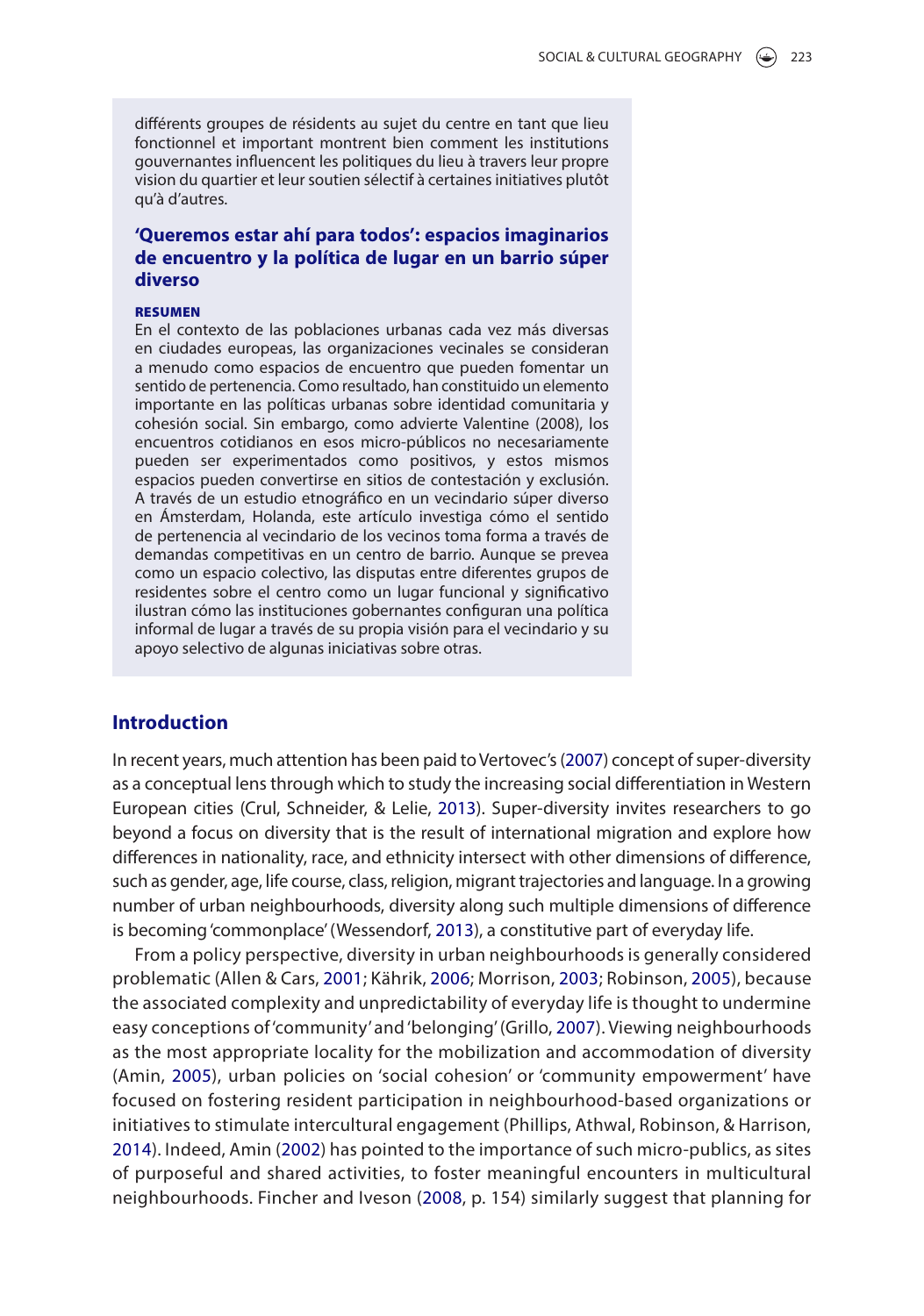<span id="page-3-1"></span>encounters is essential as these '… can be fleeting and temporary, but they are vital resource for opening up opportunities for all to experience "strangerhood" without rejection and/or indifference'. Leitner [\(2012](#page-18-4), p. 830) also observes that spaces of encounter hold 'the possibility of destabilizing boundaries and creating new spaces for negotiating across difference'.

<span id="page-3-6"></span><span id="page-3-2"></span>At the same time, ethnographic research in diverse neighbourhoods shows that encounters do not necessarily deepen intercultural understanding (Wessendorf, [2013](#page-20-1)) and may even foster negative stereotypes (Matejskova & Leitner, [2011](#page-19-3)). Indeed, evaluations of areabased interventions aimed at improving social cohesion in diverse – and often also deprived – neighbourhoods suggest that they do not always meet their own objectives and sometimes even undermine social cohesion (Allen & Cars, [2001;](#page-17-0) Kährik, [2006\)](#page-18-1). This occurs particularly when potential spaces of encounter are claimed or territorialized by specific groups of residents, and other residents are thereby excluded (Valentine, [2008](#page-20-2)). Contestations over the meaning and functional use of these neighbourhood spaces occur along multiple dimensions of difference (May, [1996;](#page-19-4) Wessendorf, [2013\)](#page-20-1) and are influenced by unequal power dynamics between groups (Phillips et al., [2014](#page-19-2)). Moreover, such struggles reveal broader contestations over neighbourhood identity and the construction of place meanings. As Staeheli and Mitchell ([2009](#page-19-5), p. 187) note, 'the politics of place-making, it seems, are characterized by the same power relations as society at large; they often reinforce those power relations, rather than challenge them'.

<span id="page-3-5"></span><span id="page-3-3"></span>Building on these insights, this paper explores the degree to which neighbourhood organizations function as micro-publics, and how this subsequently influences the politics of belonging in a diverse neighbourhood in Amsterdam, the Netherlands. The next section discusses recent literature on belonging in diverse places and the role of institutional actors in shaping encounters between neighbourhood residents. Then, we introduce the case study neighbourhood, an area which is considered both diverse and deprived. As such, it has been subject to sustained policy interventions since 2008, in order to improve the neighbourhood and generate a sense of belonging and ownership among residents, which local officials find to be lacking. In this process, the neighbourhood centre was envisioned as a space of encounter that could foster positive experiences of 'others'. As this study will show, however, the function of the centre has been highly contested. Diverging visions about its use have reinforced complex forms of boundary drawing between resident groups and undermined residents' sense of belonging to the wider neighbourhood. Moreover, these informal politics between residents have been highly influenced by the actions of governing institutions that over time accommodated different resident groups they considered 'representative' of the neighbourhood. Local geographies of encounters should, therefore, be seen as socially and spatially mediated, and contextualized by broader neighbourhood transformations (Leitner, [2012](#page-18-4)).

#### **Belonging in diverse neighbourhoods**

<span id="page-3-7"></span><span id="page-3-4"></span><span id="page-3-0"></span>Belonging is increasingly used as a key concept in geographical and sociological research. Yet the term itself is often ill-defined (Antonsich, [2010\)](#page-17-3) and has been used as a synonym of place attachment, sense of place, social cohesion, identity, and citizenship. Following Antonsich [\(2010\)](#page-17-3) and Mee and Wright ([2009](#page-19-6)), this paper defines belonging as the affective relationship between individuals and their environment. As such, it depends on individuals' social locations (Yuval-Davis, [2006\)](#page-20-3), both in terms of their own social identity and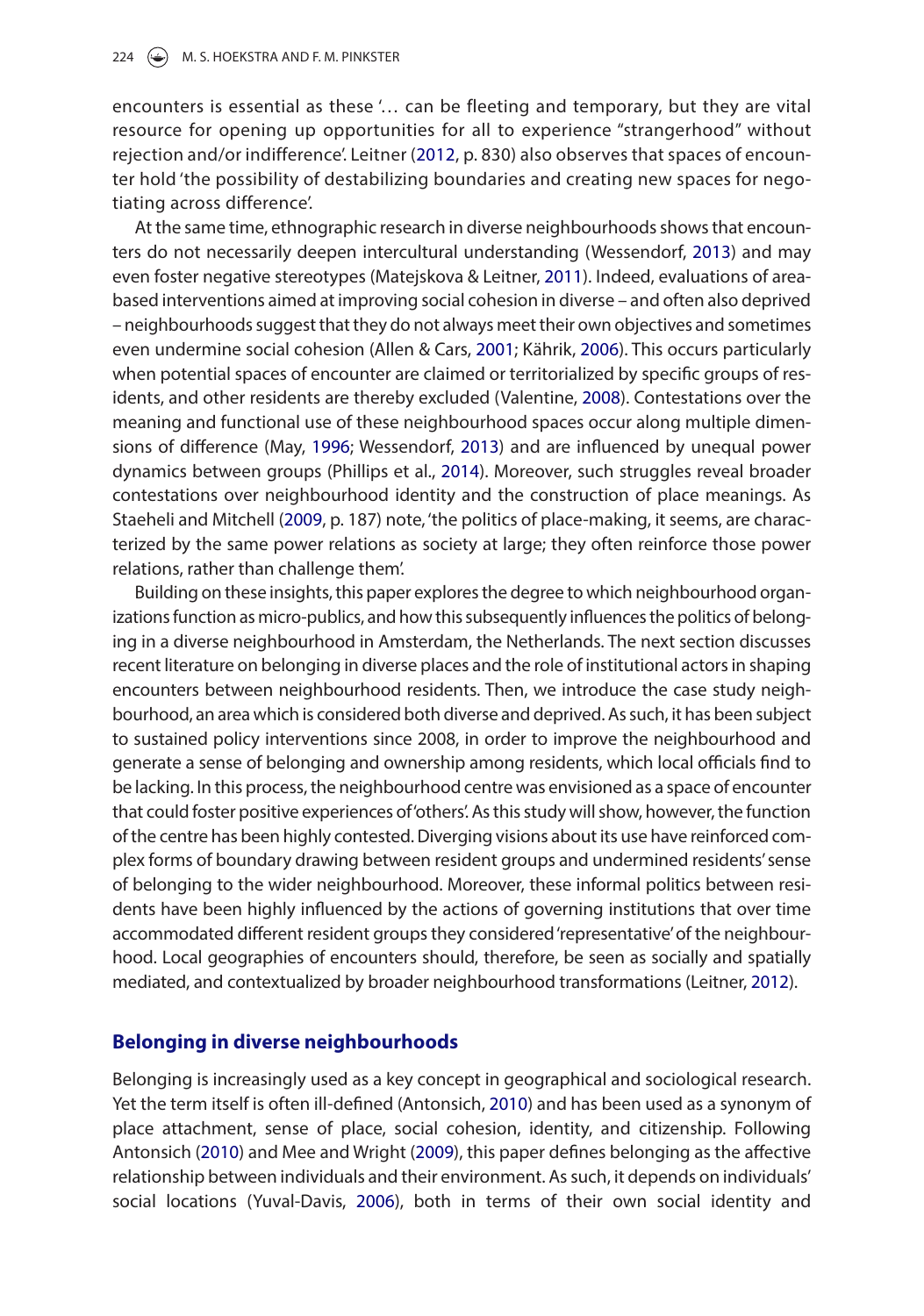<span id="page-4-9"></span><span id="page-4-2"></span>categorization by others, as well as their attachments to different places. Moreover, belonging can be levered as a discursive resource against those who are labelled as 'outsiders' and are seen as not-belonging (Duyvendak, [2011](#page-18-5); Secor, [2004;](#page-19-7) Yuval-Davis, [2006](#page-20-3)). In this way, the politics of belonging concerns the discursive and material boundaries through which meaning and identity are ascribed to specific places (Trudeau, [2006](#page-19-8)).

<span id="page-4-12"></span><span id="page-4-11"></span><span id="page-4-10"></span><span id="page-4-8"></span><span id="page-4-7"></span><span id="page-4-6"></span><span id="page-4-5"></span><span id="page-4-4"></span><span id="page-4-3"></span><span id="page-4-1"></span>In the case of neighbourhoods characterized by high ethnic diversity, belonging is shown to be multiscalar (Antonsich, [2010](#page-17-3); Wood & Waite, [2011](#page-20-4)), with much research focusing on migrants' transnational practices and affects (e.g. Ho, [2009;](#page-18-6) Leitner & Ehrkamp, [2006](#page-18-7); Kobayashi, Preston, & Murnaghan, [2011;](#page-18-8) Yeoh & Willis, [2005\)](#page-20-5) as well as the construction of migrant identities in local places and communities (e.g. Nelson & Hiemstra, [2008](#page-19-9); Noble, [2009](#page-19-10); Wessendorf, [2013](#page-20-1)). In contrast, less attention has been paid to dimensions of difference other than ethnicity or migrant status and to the ways in which the intersectionality of belonging generates inclusion and exclusion in particular spaces (Wood & Waite, [2011](#page-20-4)). Several authors (Clayton, [2009](#page-18-9); Leitner, [2012](#page-18-4); Secor, [2004](#page-19-7)) argue that the construction of identities should be understood as spatially contingent, arising from everyday socio-spatial practices as well as being shaped by wider discourses and power relations (cf. Leitner, Sheppard, & Sziarto, [2008\)](#page-18-10). Clayton ([2009](#page-18-9), p. 483) notes that 'the spatial, itself a product of competing discourses, practices and power relations, has the capacity to constitute, constrain and mediate social distinctions'. Acknowledging that space is productive of difference rather than merely reflecting pre-existing insider-outsider configurations (Clayton, [2009](#page-18-9)), directs attention to the fact that feelings of belonging emerge out of the interaction between social and place identities. For example, in her study of Kurdish women's spatial narratives of identity and citizenship in Istanbul, Secor ([2004\)](#page-19-7) describes how her interviewees encounter dominant discourses and practices of Turkishness as they move around the city. She notes that different spaces (ranging from neighbourhoods to schools and workplaces) require specific identity performances and offer different possibilities for resistance and negotiation.

<span id="page-4-0"></span>Notably, these studies also raise the issue of power geometries within neighbourhoods and inequalities between residents in their ability to determine place-specific codes of conduct and more broadly define place identity, including who ultimately belongs there. Such inequalities in processes of place-making have been demonstrated in numerous studies of gentrifying neighbourhoods, like the study by Benson and Jackson ([2013](#page-18-11), p. 806) who find that representations of place by middle-class residents of a mixed London neighbourhood serve to symbolically claim the area and recast it as an 'appropriate place for people like them', thereby excluding others. Gentrification studies like these tend to focus on differences in terms of class, albeit sometimes coinciding with race, and we can expect insider/outsider configurations and associated feelings of belonging in diverse neighbourhoods to be more complex and ambiguous, occurring at the intersection of multiple dimensions of difference. For example, May [\(1996\)](#page-19-4) describes how the influx of ethnic British middle-class residents in an ethnically mixed working-class neighbourhood in North London threatens, but also affirms the sense of belonging of their working-class co-ethnics. While the newcomers' practices of territorialization (for example, the re-redecoration and renaming of old working-class pubs) cause the long-term residents to experience feelings of loss and displacement, their presence also serves to bolster the 'white' image of the neighbourhood against the ethnic 'other'. This study further shows that place-specific residential histories influence who can make effective claims to belong. In neighbourhoods where local history or length of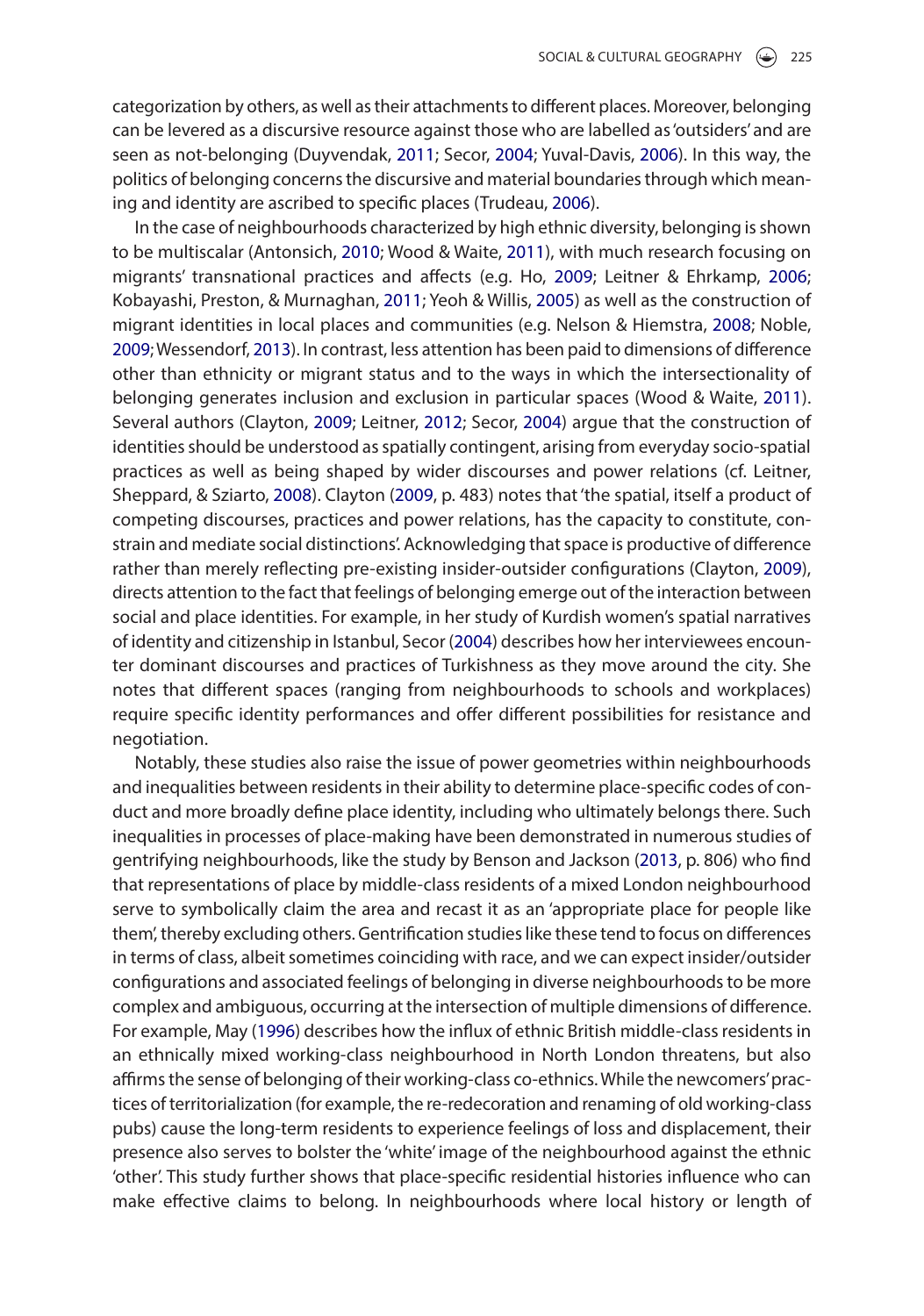residence is considered important, belonging may be more difficult for newcomers, especially when they are also ethnically 'other' (Nelson & Hiemstra, [2008](#page-19-9)).

In short, whether residents living in diverse neighbourhoods develop a sense of belonging potentially depends on many factors, including individual and group identifications and place characteristics, and boundary drawing takes place along multiple and shifting axes of identification and differentiation. As Phillips et al. [\(2014,](#page-19-2) p. 55) observe, we may expect diverse neighbourhoods to be 'spaces of contradiction – places of conviviality and conflict, spaces for erasing and reinforcing differences, territories of inclusion and exclusion'. The ways in which encounters with 'others' play out are not just determined by the momentary materiality of the encounter itself, but also by pre-existing socio-spatial imaginaries about what place is or should be (cf. Yeoh & Willis, [2005\)](#page-20-5) and as such should be analysed in the light of longstanding attachments and identifications, including personal narratives of place and belonging (Valentine & Sadgrove, [2012\)](#page-20-6).

#### <span id="page-5-7"></span>**Neighbourhood organizations as imagined spaces of encounter**

<span id="page-5-3"></span>As noted above, fostering a shared sense of neighbourhood belonging in highly diverse neighbourhoods has long been an important concern in urban policy (Fortier, [2007\)](#page-18-12). In the governance of these urban areas, neighbourhood organizations are expected to function as micro-publics (Amin, [2002\)](#page-17-2), offering possibilities for interaction and positive encounters with difference. This is certainly the case in the Netherlands and Amsterdam, where this study was carried out. The Netherlands has a strong interventionist policy tradition, with policies employing social mixing strategies to engender feelings of belonging among the population. Especially (semi)public spaces in cities and neighbourhoods are seen as important locations for policy intervention (Duyvendak, Reinders, & Wekker, [2016](#page-18-13)). Dutch urban policies often focus on 'problem' neighbourhoods, which are described as lacking liveability and social cohesion due to their ethnically diverse and socio-economically weak population (van Gent, Musterd, & Ostendorf, [2009\)](#page-20-7). These neighbourhoods are then subjected to a multitude of (often small-scale) social and physical interventions, in which resident participation is a key aspect (Dekker & Van Kempen, [2009](#page-18-14); Uitermark, [2014](#page-19-11)).

<span id="page-5-6"></span><span id="page-5-5"></span><span id="page-5-4"></span><span id="page-5-2"></span><span id="page-5-1"></span><span id="page-5-0"></span>However, managing diversity through neighbourhood organizations may be particularly challenging in view of diverging opinions among groups. From the side of neighbourhood organizations, there is an incentive to establish community and create an overarching vision for the neighbourhood (Leitner, [2012\)](#page-18-4), since doing so is necessary to access political and economic resources. By focusing on situated and shared experiences, internal differences are obscured and the neighbourhood is constituted as the appropriate scale of action (Martin, [2003a](#page-19-12)). If local organizations are successful in bringing together residents of diverse backgrounds, they can potentially function as micro-publics (Amin, [2002\)](#page-17-2), creating positive encounters and successful cooperation across group boundaries (Fincher & Iveson, [2008](#page-18-3)). For example, studies on local spaces of encounter in multi-ethnic communities in East Berlin (Matejskova & Leitner, [2011\)](#page-19-3) and Newcastle Upon Tyne (Askins & Pain, [2011](#page-18-15)) reveal the value of sustained engagement, shared goals, and local ownership for fostering a sense of belonging. Similarly, Phillips et al. ([2014](#page-19-2)) show how formalized events aimed at building bridges between established and new groups of residents reduce feelings of 'strangeness'. At the same time, processes of community-building and social group formation by neighbourhood organizations in diverse neighbourhoods can be exclusionary, when certain groups claim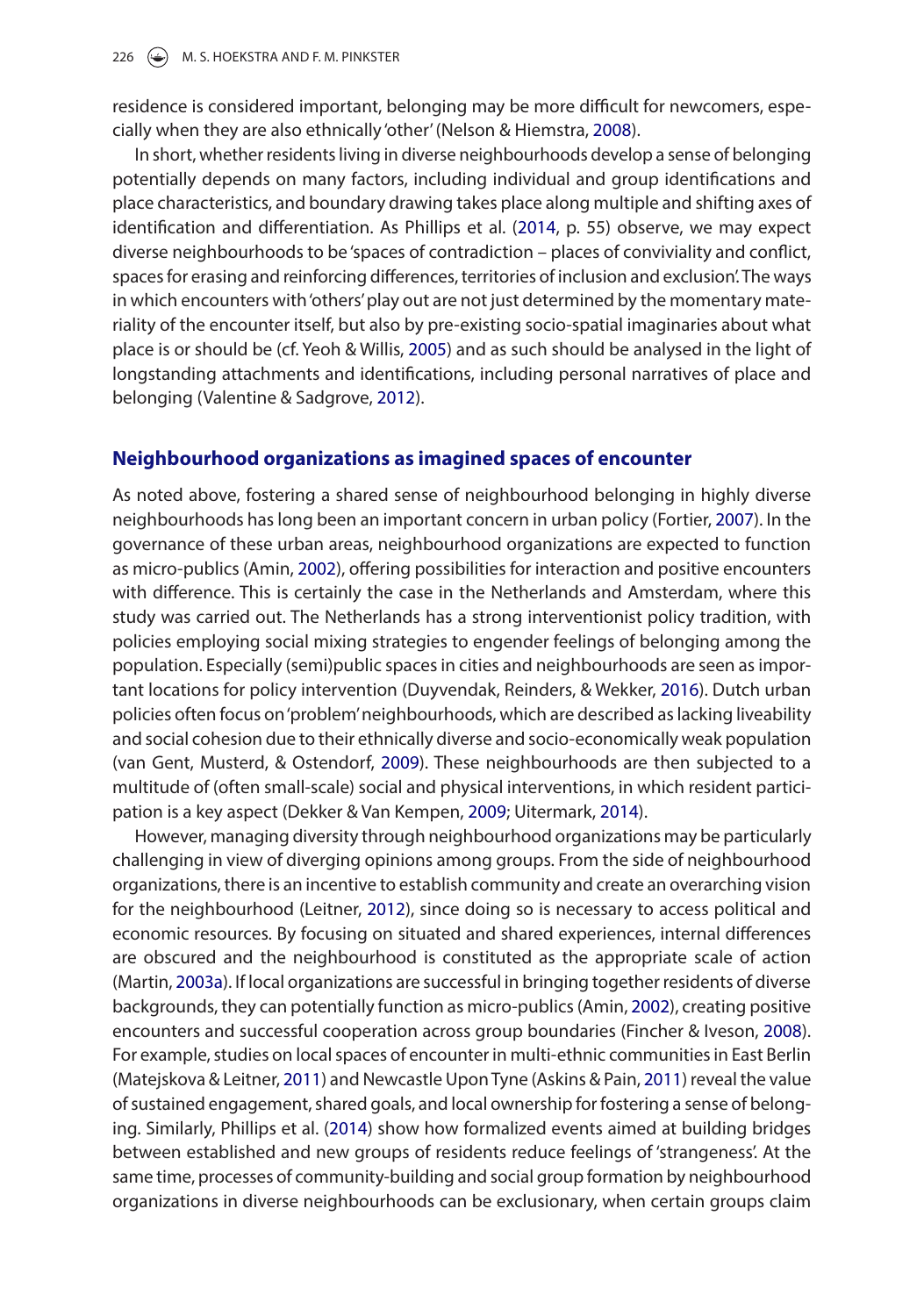<span id="page-6-5"></span>these spaces by representing themselves as having a higher stake in the neighbourhood than others. Phillips et al. ([2014](#page-19-2)) note that individuals and groups have unequal abilities to cooperate around neighbourhood issues and to engage with – and speak the language of – the institutional apparatus (Joseph, [2002\)](#page-18-16). Community-building processes often rely on the participation of a few residents who are willing and able to take the lead and invest a lot of time and effort (Hoekstra & Dahlvik, [2017\)](#page-18-17), and who may not necessarily represent 'the' neighbourhood interests even if they are recognized as such by institutional actors. Consequently, neighbourhood organizations can themselves become objects of contention and spaces of exclusion rather than encounter.

<span id="page-6-8"></span><span id="page-6-6"></span><span id="page-6-4"></span><span id="page-6-2"></span><span id="page-6-1"></span>Within these organizations, institutional actors such as urban practitioners from local municipalities, welfare and housing institutions play an important role as 'gate-keepers', but studies of resident participation in the Netherlands show that these local governing actors often fail to adequately address ethnic and cultural differences among residents, resulting in ethnic minority groups being excluded from processes that are meant to be participatory (Dekker, Völker, Lelieveldt, & Torenvlied, [2010\)](#page-18-18). de Wilde, Hurenkamp, and Tonkens ([2014](#page-18-19)) similarly show that selective support of resident groups (often those which are seen as most flexible and competent) reproduces inequalities within the neighbourhood. Local officials have their own assumptions and ideological commitments, which influence how policies are implemented and consequently which groups are recognized and supported (Lavoie, [2012](#page-18-20)). This may result in support for those residents whose norms and values align with their own (Smets, [2006](#page-19-13)), putting middle-class and 'native' residents in a privileged position. These residents often also have more abilities to access political and social capital beyond the neighbourhood or even the city to further their local agenda for place-making (Fraser, [2004](#page-18-21)). The role of institutional actors in shaping unequal power dynamics between residents of different backgrounds is clearly demonstrated in a study in a mixed community in Toronto (August, [2014\)](#page-18-22), where newly arrived middle-class, white and often male residents dominate meetings at the expense of long-term, low-income minority women and thereby determine the priorities for local law enforcement in terms of neighbourhood surveillance. Similarly, a recent study in a mixed housing project in Amsterdam found that institutional actors play an important role in exacerbating experiences of social distance between residents through their selective engagement with owner occupiers at the expense of social renters, which affected subsequent management decisions about the ways in which collective spaces could be used (Tersteeg & Pinkster, [2016](#page-19-14)).

<span id="page-6-9"></span><span id="page-6-7"></span><span id="page-6-3"></span><span id="page-6-0"></span>These and other studies highlight that the politics of place-making can be strongly influenced by discourses and practices of institutional actors (Nelson & Hiemstra, [2008\)](#page-19-9). Unequal support and preferential treatment of resident claims to neighbourhood organizations by institutional actors can accentuate already existing differences between residents, leading residents to regard each other with suspicion (Robinson, Shaw, & Davidson, [2005](#page-19-15)). In addition, such processes of inclusion and exclusion in neighbourhood organizations can have repercussions on residents' sense of belonging in the wider neighbourhood, precisely because these organizations claim to represent 'the community' (even though they rarely actually do so). These findings therefore clearly support Valentine's [\(2008,](#page-20-2) p. 334) claim that 'we need an urban politics that addresses inequalities (real and perceived) as well as diversity, and recognizes the need to fuse what are often seen as separate debates about prejudice and respect with questions of social-economic inequalities and power'.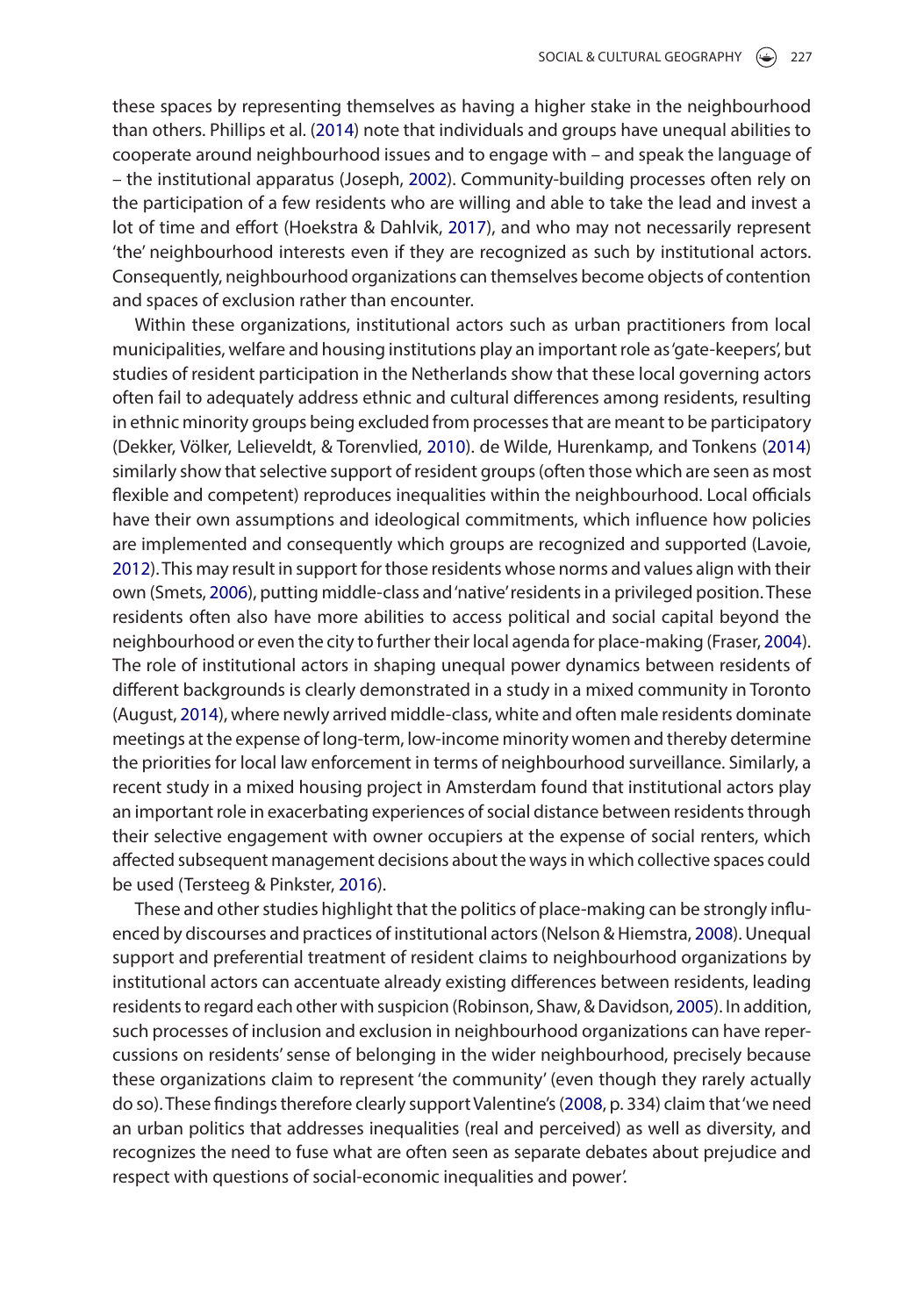#### **Case study context**

To explore the ways in which neighbourhood organizations contribute to residents' sense of belonging in diverse neighbourhoods, a case study was conducted in a highly diverse neighbourhood in Amsterdam. It is a small neighbourhood of around 5000 residents, housed almost exclusively in low-rise buildings in the social rental sector. When the neighbourhood was built in the 1920s, it was intended for working-class families living under crowded and unhealthy conditions in the city centre. The neighbourhood's initial design as a 'garden village' was intended to stimulate wholesome community life in a green and cosy atmosphere, located nevertheless in the vicinity of industry and harbour activities. Compared to Amsterdam in general, the area has always been relatively poor: a third of all households have an income below the poverty line,<sup>[1](#page-17-4)</sup> and thirteen per cent of all residents are dependent on social welfare. Nevertheless, there is also a substantial share of middle-class households (estimated to be around twenty to thirty per cent), as is typical for low-income neighbourhoods in the Netherlands and reflects the relatively moderate levels of income segregation in Dutch cities.

Over the years, the neighbourhood has become highly ethnically, culturally and religiously diverse. Currently around forty per cent of the population is of 'native',<sup>[2](#page-17-5)</sup> ethnic Dutch background. The largest 'non-native' groups in the area are of Moroccan, Turkish and Surinamese descent. The Turkish group, in particular, has a longstanding presence in the area, as many of them moved to the city as temporary 'guest' workers in the 1970s and were employed in nearby industries. Similarly, residents of Moroccan and Surinamese descent by now have long histories in the neighbourhood, many having already moved in the 1980s. More recent waves of diversification include the influx of asylum seekers from various (former) conflict regions in the Middle East and Africa, who have priority status on the social rental market, and Central and Eastern European (temporary) migrants. In the last few years, the neighbourhood is again experiencing a process of gradual 'whitening' due to the influx of students and artists who are housed on temporary contracts in vacant housing stock earmarked for renovation. Both residents, professionals and local media have seen this as a sign that the neighbourhood stands on the brink of gentrification, although in terms of average income the neighbourhood is so far still positioned at the bottom end of the housing market (Hochstenbach & van Gent, [2015\)](#page-18-23).

<span id="page-7-0"></span>Due to its relatively deprived status in combination with the presence of minority residents, the neighbourhood has long been the focus of place-based urban policies. Several shifts can be identified in the agenda and aspirations of local governing actors for the neighbourhood. Rooted in the local history of the neighbourhood as a working class 'village', local government has subsidized community spaces and neighbourhood associations from the beginning. Within these spaces, residents were free to socialize and organize recreational activities. That these spaces were in practice mostly frequented by 'native', working class residents was not considered very problematic. This type of classic community development changed in 2008, when the neighbourhood was classified as problematic by the Amsterdam municipality and the VROM Ministry (Public Health, Spatial Planning, and the Environment). Since then, it has received funding for investments in the social and physical infrastructure, including a budget for residents' initiatives. Underpinning this policy was the assumption (made at the national level but also expressed by local civil servants) that these neighbourhoods lack social cohesion but also risk becoming excluded from the mainstream and forming 'parallel societies' (van Gent et al., [2009\)](#page-20-7). Therefore, attempts were made to activate and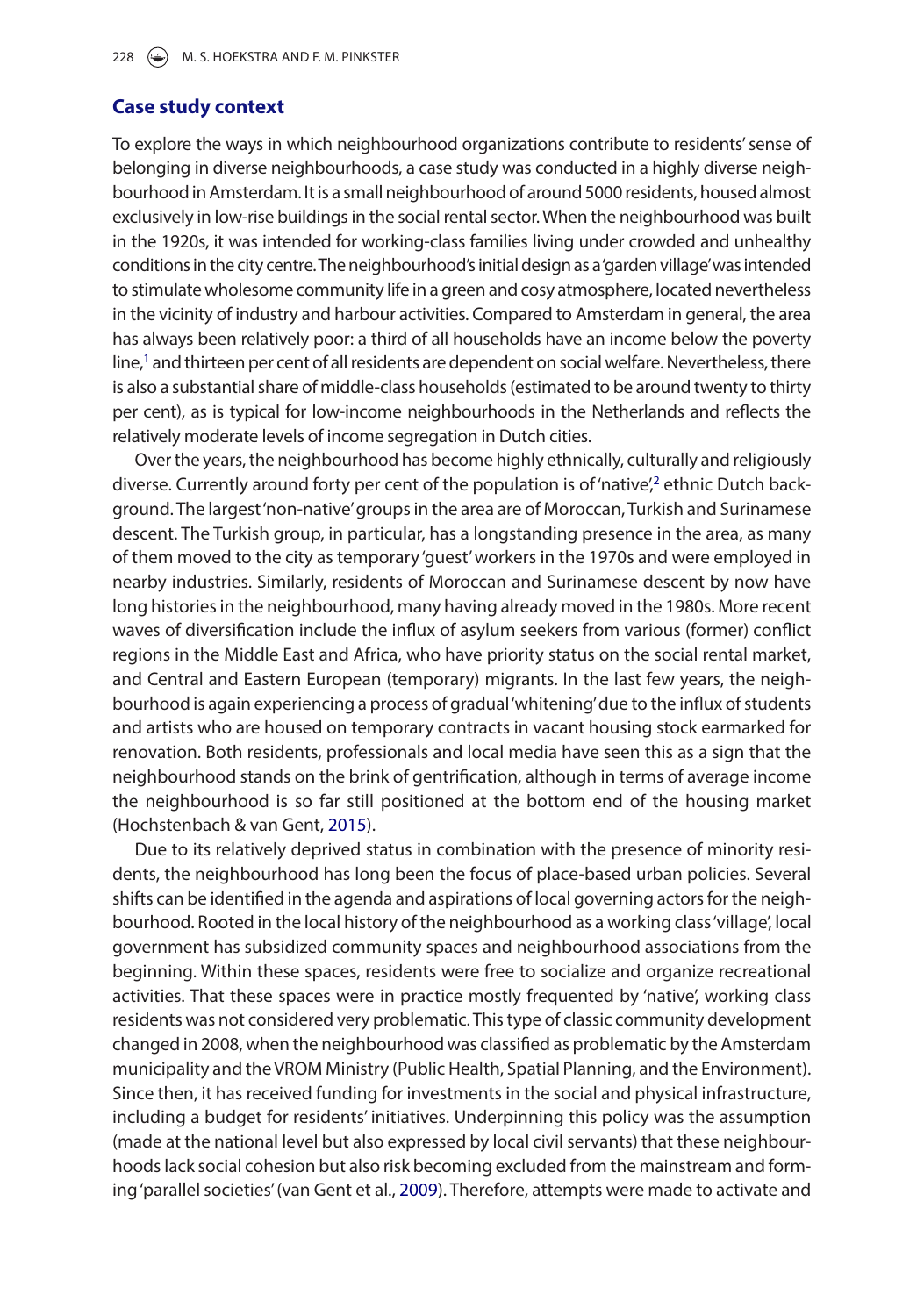include 'non-native' residents who were a growing part of the neighbourhood population but had not received proportionate attention in previous policies. Included in this policy shift was a reform of existing neighbourhood centres. Activities that were deemed to be purely social are no longer funded, and centres should focus on connecting different resident groups rather than only catering to existing visitors.

<span id="page-8-1"></span>More recently, the tenor has changed again. The neighbourhood's relatively attractive location close to Amsterdam's city centre, increasing demands for housing and the redevelopment of surrounding areas (Savini & Dembski, [2016](#page-19-16)) have paved the way for interventions that can be considered a form of state-led gentrification. For example, the municipality and the housing association offer financial incentives to creative entrepreneurs and shops and cafes with a middle-class aesthetic, in order to improve the neighbourhood's image and create social mixing. Neighbourhood initiatives continue to receive subsidies, but priorities have changed from integrating migrant communities to stimulating the place attachment of (new and long-term) middle-class residents (Van Gent, Boterman, & Hoekstra, [2016](#page-19-17)). These shifts in policy objectives demonstrate how neighbourhoods can function as spatial projects (Madden, [2014](#page-19-18)).

## <span id="page-8-2"></span><span id="page-8-0"></span>**Research design**

Given our interest in the role that neighbourhood organizations play in the politics of belonging, we focused in particular on the role of the neighbourhood centre – which as the main community space has been at the forefront of the policy shifts detailed above – in informing residents' belonging to the neighbourhood. The fieldwork, which was carried out between November 2014 and February 2015, involved semi-structured interviews with 27 residents as well as ten urban practitioners and neighbourhood representatives, the analysis of local policy documentation and media coverage and participant observation in the neighbourhood centre itself over a period of four months. This included attendance of various functions, such as regularly organized activities (e.g. cooking classes, Qur'an classes, empowerment trainings), and one-off events (e.g. holiday celebrations), and informal conversations with those in attendance. The participant observation formed a way to come into contact with residents who were found to be hesitant to participate through other forms of recruitment, such as door-to-door sampling, and whose experiences of belonging would otherwise have remained invisible. Moreover, observations at the centre helped to interpret the diverging narratives and representations of the functioning of the centre in the interviews.

For the interviews, respondents were recruited both within and outside the centre, for example through other neighbourhood organizations, via snowball sampling and convenience sampling such as approaching people on the street. Eleven interviewees are currently active in neighbourhood organizations. Eight others were active in the past, while the remainder had never been active. The residents interviewed had different ethnic and class backgrounds: thirteen were 'native' ethnic Dutch and fourteen were first or second generation migrants from eight different countries but in particular of Moroccan and Turkish descent, reflecting neighbourhood demographics. Over half (16) of all interviewees had lived in the neighbourhood for at least 20 years, including seven non-ethnic Dutch residents. Ages ranged from 19 to 85 but most were middle-aged or older. Non-ethnic Dutch interviewees were mostly married with children, while ethnic Dutch were a mix of singles and couples with or without children. Just over half did not work: some were actively searching employment while others received disability benefits, were homemakers or were retired.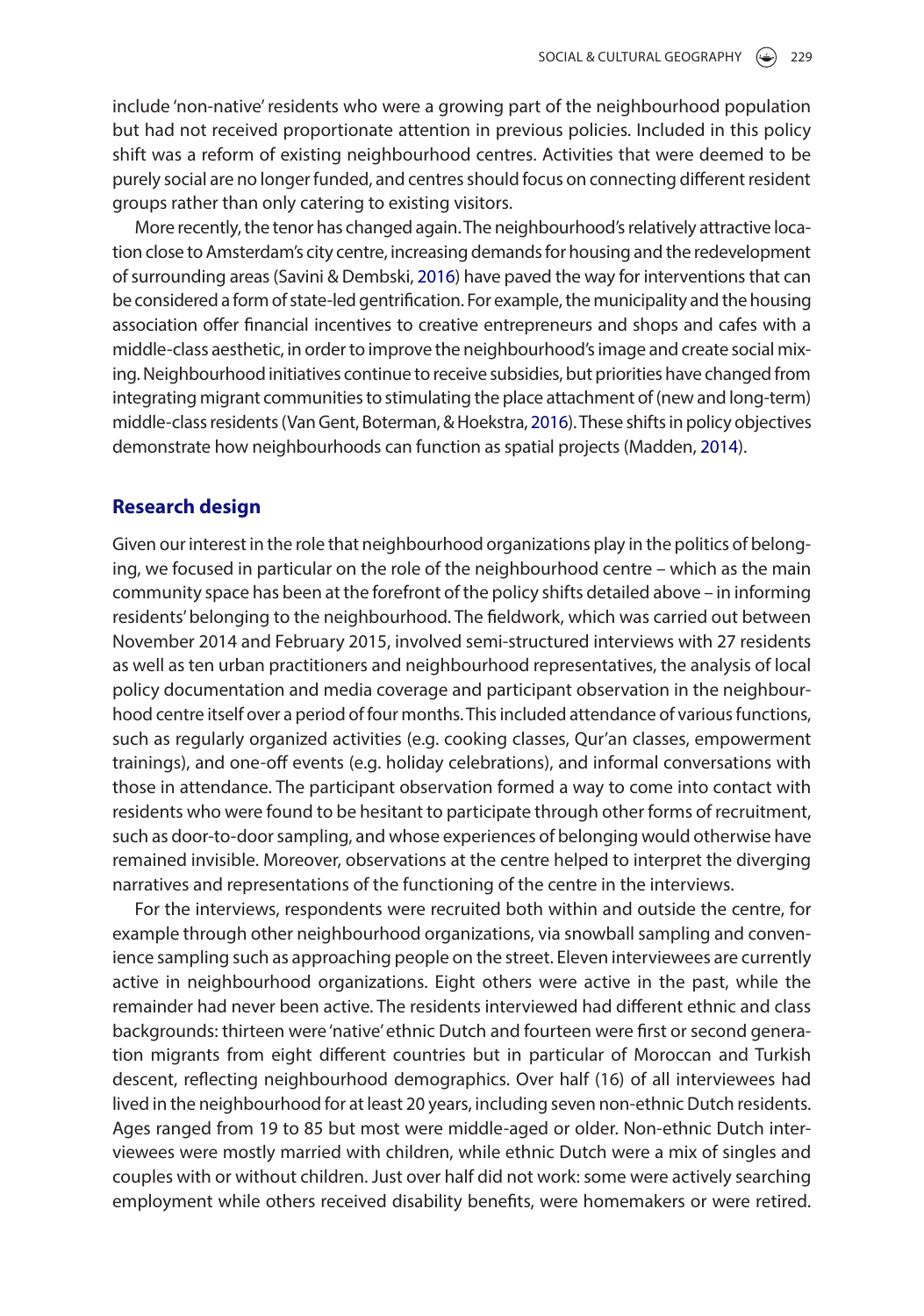Those who worked mostly had jobs with low occupational status such as construction, health care or hospitality. A small number of respondents may be described as middle-class, with advanced tertiary education and employed as civil servants, managers or teachers. An interview guide was used to elicit information on residents' experience of the neighbourhood as a physical and social place, their sense of belonging, and whether they were aware of and participated in neighbourhood organizations, with a specific focus on the neighbourhood centre. Interviews lasted between 30 and 90 minutes, most being around one hour.

In addition, ten 'key figures' affiliated to the city district, welfare organizations and civil society organizations were also interviewed about their work in the neighbourhood, community-building and neighbourhood organizations. These 'key figures' had different ethnic backgrounds although most (6) were 'native' Dutch, the remainder was of Surinamese, Moroccan and Turkish background. Half were middle-aged (40–60 years old), the rest were younger (mid-twenties to mid-thirties). Two 'key figures' currently lived in the neighbourhood, and one other had lived there in the past.

## **The neighbourhood centre as a place 'for everyone'**

<span id="page-9-0"></span>At a central location in the neighbourhood, a large grey building stands next to a children's playground. Since 2012, it houses a multicultural women's centre. According to the website, it aims to 'organize weekly activities, empowerment training and workshops to actively contribute to social cohesion and liveability in the neighbourhood (…) stimulate initiatives for an active intercultural society and cultural exchange'. The centre has been featured as a 'best practice' many times, for example in a government brochure on working interculturally in the neighbourhood (VROM Ministry, [2010](#page-20-8) – at the time it was located in a nearby neighbourhood). While the idea for the centre originated with the local government as a way to stimulate the labour market participation of migrant women in the district, current chair-woman Nour<sup>[3](#page-17-6)</sup> (who herself migrated from Lebanon and now lives in a nearby neighbourhood) focuses on organizing activities for the neighbourhood, such as homework assistance for neighbourhood children and weekly dinners for elderly residents. She regards diversity as the 'core value' of the centre as it aims to 'be there for everyone'. She therefore often rents out the building to different neighbourhood groups and organizations in need of space. Frequent users include the neighbourhood's tenants' association (consisting mostly of ethnic Dutch men) who use the building to hold their weekly meetings, and a group of mostly Moroccan men (referred to by residents as the 'men's group') who socialize there in the evening. Yet in spite of the centre's mission statement, its position within the neighbourhood as an inclusive space proves to be contentious for residents. Because the neighbourhood is small, the building is one of the only places where larger groups of residents can gather indoors. Thus, there is a general agreement among residents and district officials that the building should be used 'for the good of the neighbourhood' and that this means that it should be an inclusive space where all residents are welcome.<sup>4</sup> However, there is disagreement about what this amounts to in practice.

## *Imagined encounters and experiences of exclusion*

During the day, most of the centre's visitors are Muslim women from the neighbourhood and adjacent areas. During activities, many visitors mention that they do not have a lot of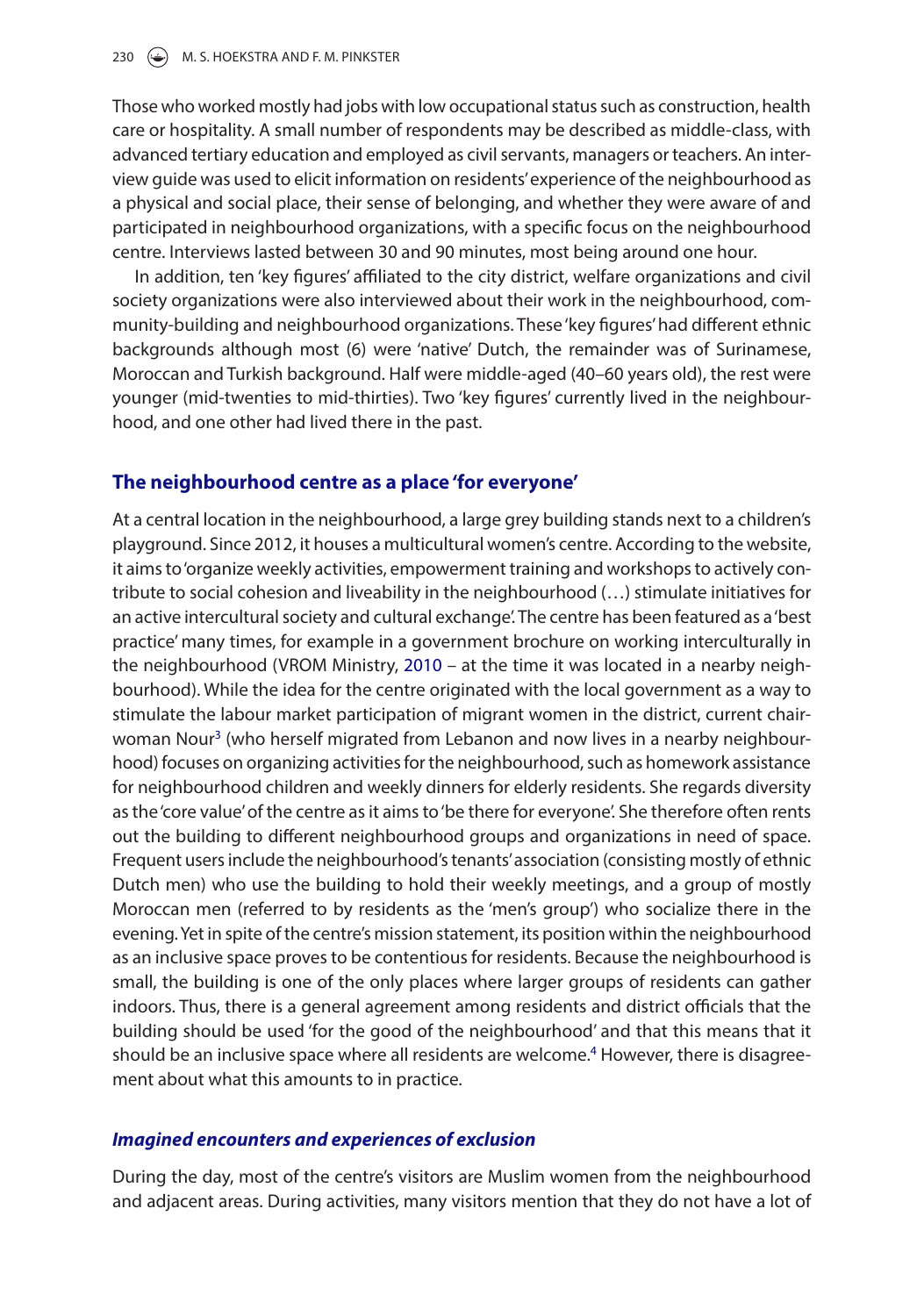contact with other neighbourhood residents, due to language barriers but also experiences of exclusion and discrimination. Therefore, for these women the centre is important as a place to socialize and feel 'at home'. One of them is Fatou, a 44-year-old Senegalese woman who has lived in the neighbourhood for six years. She leads a relatively isolated life which revolves around food shopping, cooking, and taking her child to and from school. Fatou discovered the women's centre by accident and has become a frequent visitor:

I was at the playground with my kid (…) and I saw Nour, she was always coming over to us, saying come [in] if you want, this is the women's centre of the neighbourhood, for everybody and you can come (…) so I went there once and I thought Nour was very sweet. And then well, I went more often (…) I think Nour is very good for the neighbourhood, because she says everybody is welcome. Yes. Sometimes when I stay home, she comes to call [on] me, she'll say 'Fatou what are you doing, come to the women's centre, you don't have to sit alone, come over here'.

While for Fatou, feeling welcome and included is a reason to visit the centre (she now drops by almost every day to chat with Nour and has also started taking Dutch language classes at the centre), some residents contest the women's centre's inclusivity by comparing it unfavourably with the centre that preceded it. That place, officially named after the playground but known colloquially as 'the old neighbourhood centre', was operated by a couple of long-term residents and frequented mostly by working-class ethnic Dutch. The old neighbourhood centre was shut down when the city district stopped providing subsidies as part of a more general shift in funding priorities, which meant that organizations deemed to have a purely social function were no longer eligible for funding. Hennie and Gerrit, the former leaders of the old neighbourhood centre, are somewhat embittered about this decision as the centre played an important role in their social life in the neighbourhood. As Hennie (60, 40 years in the neighbourhood) says:

We had lots of contact with people from the neighbourhood there. We always had a good time. Everybody could, everyone was welcome. It didn't matter which race, whether you were Turk, Moroccan or whatever, you were always welcome with us.

While the old centre felt like an extension of their own home, the change in ownership has contributed to a more general feeling of not being welcome in the neighbourhood: 'well, we feel like we are being pressured to leave the neighbourhood. We'll do no such thing. We won't let ourselves be run out of the neighbourhood'. Other working-class, 'native' Dutch residents are less outspoken but also link the old centre's closing to a loss of community and of the neighbourhood's white working-class identity. Jaap (59, 39 years in the neighbourhood) describes the neighbourhood as 'built for working people, very simply. That's who those houses were meant for'. He explains that changes in population composition (ethnic diversification but also the influx of students) and the closing of neighbourhood amenities (including the centre) have changed the neighbourhood's character:

<span id="page-10-0"></span>The contacts between people are not really there, because it used to be. It used to be a working-class neighbourhood. You knew everybody, you could [borrow] a cup of sugar (…) it's no longer the neighbourhood it used to be. It's no longer a working-class neighbourhood. Actually, it's that distance between people [that now exists].

Thus, these residents see the closing of 'their' neighbourhood centre as symptomatic of wider neighbourhood change, resulting in feelings of loss, thereby demonstrating a form of place-based displacement which resonates with experiences in other working-class neighbourhoods in the city (Pinkster, [2016](#page-19-19)). These residents do not visit the new women's centre, which they think lacks the properties of a real neighbourhood centre. For Hennie, her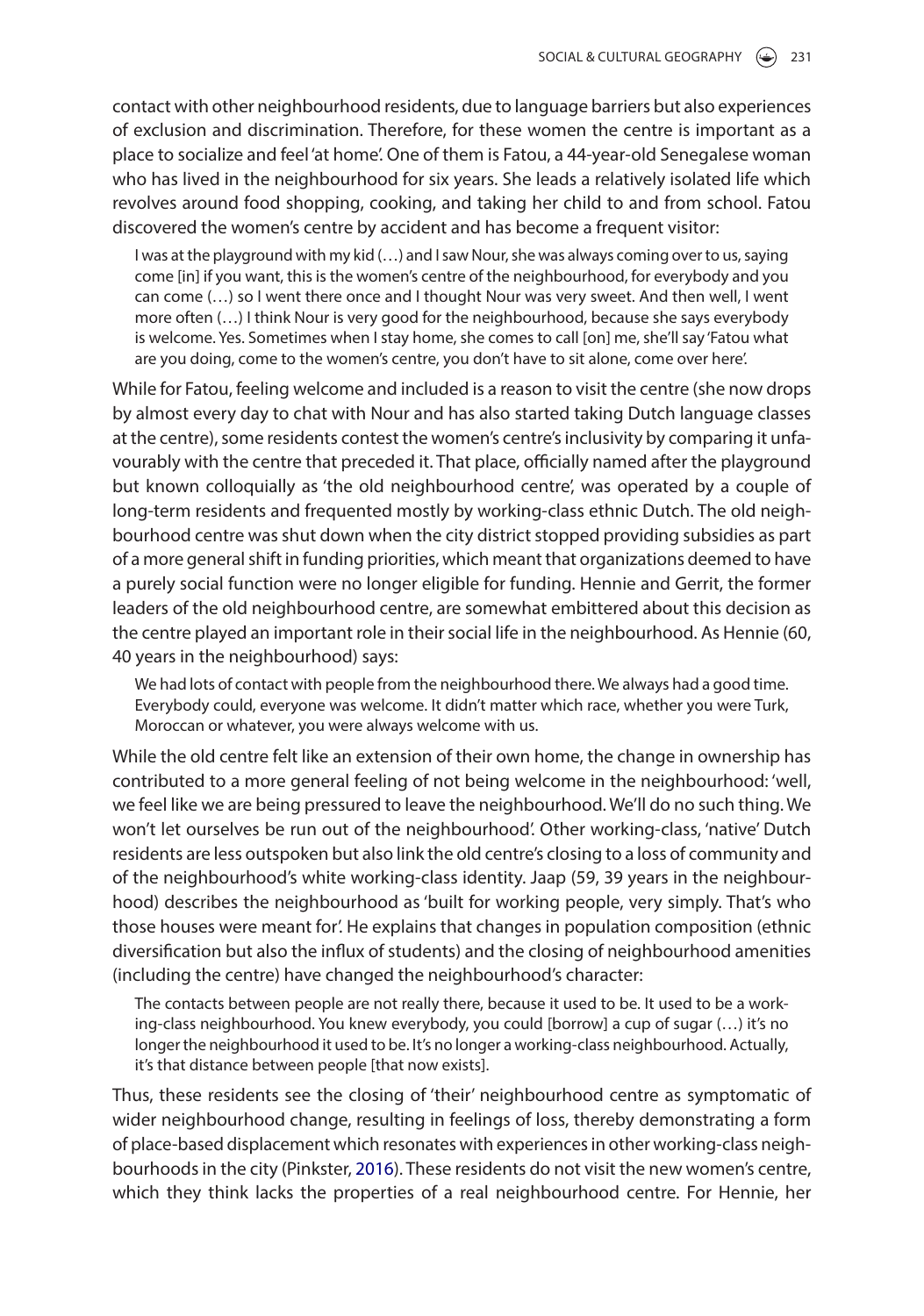dismissal of the women's centre as 'not really a neighbourhood centre' is based on what she sees as the dominance of Islamic religious and cultural norms such as separate socializing for men, who visit the centre at night, and women, who come during the day. A true neighbourhood centre, according to her, should be open to everyone, and she believes that was the case with the old centre. Jolanda (44, 20 years in the neighbourhood), another ethnic Dutch resident who self-identifies as working class, agrees the new women's centre does not feel open and accessible:

The children also always used it [the old neighbourhood centre] a lot, because whenever there was something to do, and they wanted to try it, I said 'go ahead', because luckily it was always low budget. But anyway, here there are …

that's gone, now it has become a women's centre, well my children don't feel called to, say, go there and do something (…) But well, the women's centre used to be really a neighbourhood centre. Personally, I preferred that, that it really was a neighbourhood centre. I used to go in there to play bingo and that kind of thing. Or pick up my daughter because she was doing crafts there and the like. But those are things, it's no longer as open. It's something a little shadowy I think.

Nour, the chairwoman of the women's centre, confirms some of the long-time ethnic Dutch residents feel that their place has been taken away from them 'by someone with a headscarf'. She herself thinks the old neighbourhood centre was not very inclusive as its activities were oriented towards Dutch people, featuring drinking, playing darts and bingo nights. In contrast, the women of migrant background in the neighbourhood did not yet have a place to go to. Nour wants to be a cultural 'broker' and offer a place where both groups are welcome. However, she explains that her attempts to appeal to the working-class, 'native' Dutch group by organizing bingo nights and mixed-gender activities mean that these become inaccessible for Muslim women who do not want to attend activities where men are present. Indeed, one Muslim interviewee of Moroccan background who used to frequent the centre says this is one of the reasons she stopped attending, as she did not want to be subjected to gossip from other (Moroccan) residents. Thus, it is quite a struggle for Nour to be truly inclusive.

In addition to these feelings of belonging/not-belonging related to ethnicity, religion and gender, class differences also play a role in the degree to which the neighbourhood centre is seen as a functional place. In particular, middle-class ethnic Dutch respondents indicate that the neighbourhood centre is 'not for them'. This was already the case for the 'old' neighbourhood centre, which was considered rather 'white trash'. Peter (55, 23 years in the neighbourhood) observes:

It [the building] used to be a neighbourhood centre and the woman who ran the place, Hennie is her name, she didn't do badly at all, she was what you could call typically Amsterdam, smoker and had a hoarse voice [laughs]. But you know, about what we were discussing, if she's in that kind of scene and I'm in a more intellectual scene or whatever you want to call it, well-read or just with wider interests, then it's not going to mix, just like that stuff about Turks and Moroccans, that doesn't mix either.

While middle-class respondents describe the current neighbourhood centre as a 'Moroccan' place, many of them have been there on occasion. Some are also friendly with Nour and say that 'if they wanted to' they would be welcome. For example, Arie (60, 38 years in the neighbourhood), who is active in the tenants' association and regularly visits the women's centre, argues that 'in fact the women's centre has become a neighbourhood centre' as it is the location where most large activities in the neighbourhood have to be organized. Like him, other middle-class residents think that the women's centre would offer the opportunity for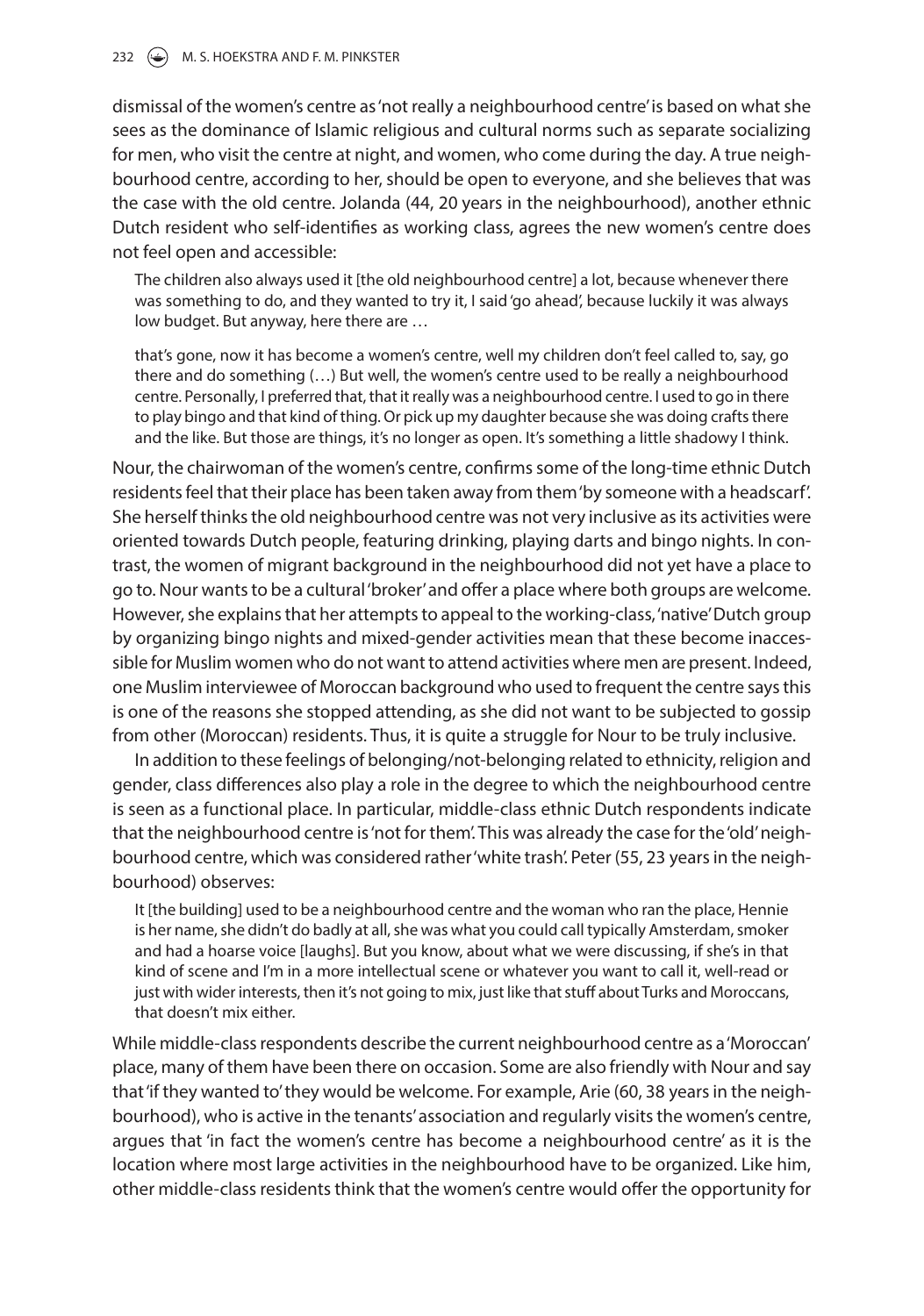contacts if they so choose. Elaborating on this statement, Arie explains that the centre does not function as a real place of encounter because ethnic Dutch residents hesitate to participate in 'Moroccan' activities.

These findings show how the atmosphere and activities that engender a sense of belonging in some residents, and which also contribute to a feeling of having a 'place' in the wider neighbourhood, generate feelings of non-belonging and even exclusion and displacement for others. Residents' processes of identification and disidentification with the neighbourhood centre occur at the intersection of multiple dimensions of difference and depend on which aspects of their identity are made salient. One example of this can be found in the perspective of Lise (61, seven years in the neighbourhood), an ethnic Dutch woman with a Libyan husband, who has converted to Islam and wears a headscarf. Ethnic diversity is central to her sense of belonging in the neighbourhood, as she notes that people are friendlier than in previous, less diverse places of residence. Lise describes her first encounter with the old neighbourhood centre as one of not-belonging:

I came in there the first time, and they were immediately looking [at me] like what are you doing here with your … you know, it was really such a Dutch clique. So in that sense, it has improved since more different people come.

Although she and Hennie share a similar ethnic background, she did not feel welcome at the old neighbourhood centre as she does not identify as part of the 'Dutch clique' and instead prefers a place with 'more different people'. Gender is a relevant dividing line for her, but rather than feeling uncomfortable with gender segregation, she relishes having a place where women can be among each other. According to Lise, the centre used to provide such a space for women but has now effectively been claimed by (Muslim) men, resulting in feelings of unsafety among female neighbours:

It's called the women's centre, they organized cooking activities and we had a ladies night, that means we go without *hijab* [headscarf], with make-up, wearing very sexy dresses, but that's not possible [anymore] as now there are men all the time so we could just as well call it men's centre (…) They hang around in front of the entrance you know, I have a neighbour it just makes her feel bad. Because they see that she goes [home] alone. So I always ask my husband [to] go in with her, so they see a man is going in.

On the other hand Meryem (30), a woman of Turkish descent who was born in the neighbourhood and lived there for 23 years, fondly recalls the old neighbourhood centre and the activities she attended there as a child:

But she [Hennie], it seemed like it was really their property, but that wasn't the case. They gave that impression but they did all right. They did organize it. They were like those Tokkie families,<sup>5</sup> they weren't very proper, let me put it like that. And this woman for example who taught us how to make things with beads, you could smell the tobacco ten meters away. But she really, I mean, we made little trees with beads, I learned that from her.

For Meryem, this contrasts with the women's centre, which she describes as 'not for everybody':

It's … the women's centre, you know … look of course I'm of Turkish descent myself, and it's not that foreign women go there or multicultural women go there, no problem that's not the point. But it has a different appearance than the familiar neighbourhood centre. And that is for everybody and the women's centre doesn't feel like it's for everybody, and that's a shame (…) that can't be a replacement for a neighbourhood centre that we used to have.

These findings show that, contrary to their stated aims, both the old neighbourhood centre and the women's centre did not function as micro-publics (Amin, [2002](#page-17-2)) where residents can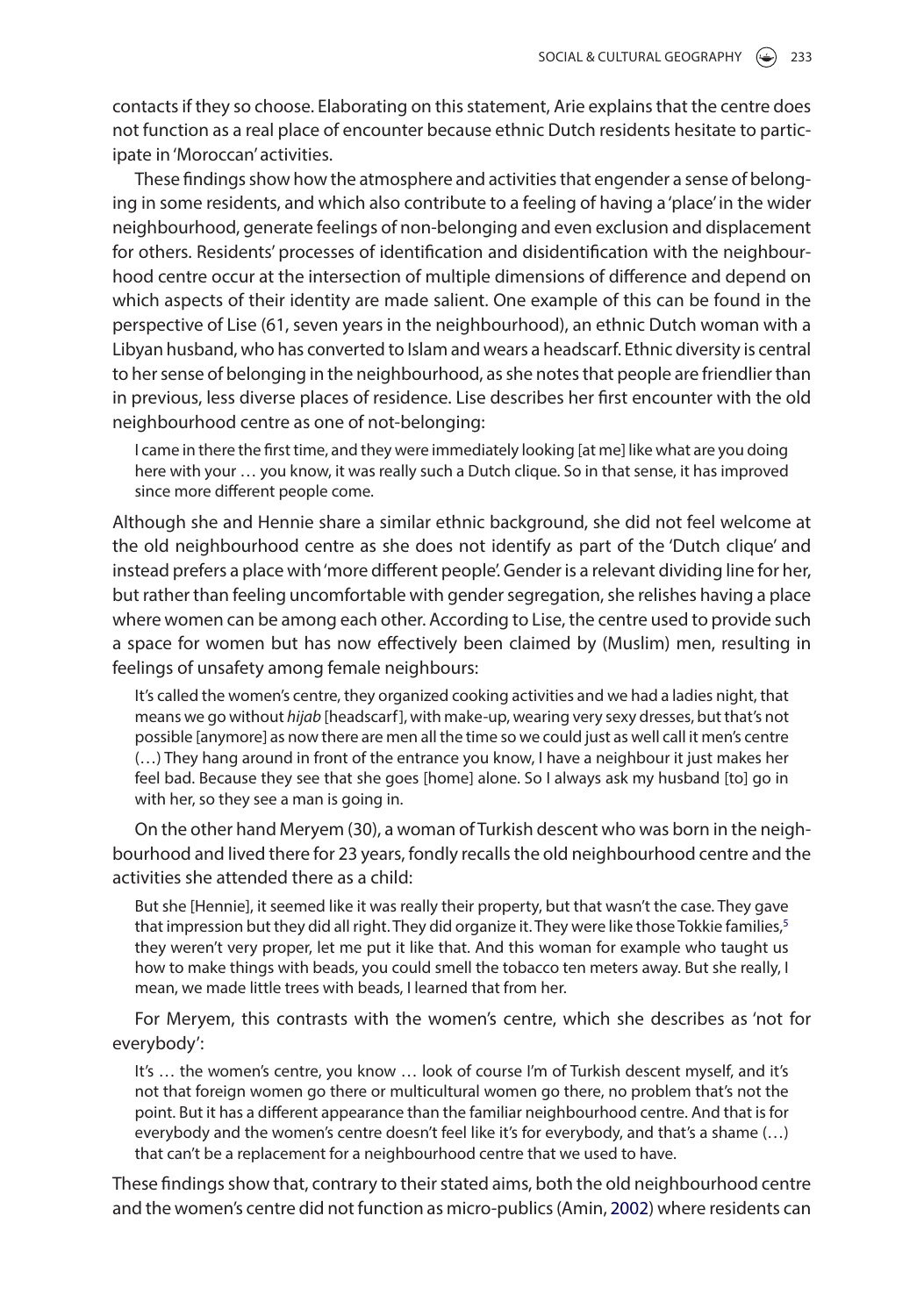perform the 'labour of intercultural community' (Noble, [2009](#page-19-10)) and build a shared sense of belonging. In fact, feelings of exclusion rather than inclusion emerge most clearly from residents' narratives. These feelings of exclusion are informed by residents' social identities (expressed along the lines of ethnicity, class, gender and religion) which intersect with personal histories in the neighbourhood, also referred to as biographical dimensions of attachment (cf. Valentine & Sadgrove, 2012). In this way, the interviews demonstrate how space co-constructs experiences of difference, resulting in avoidance rather than encounter as different forms of belonging were made salient during the different life-stages of the centre and were connected to claims about neighbourhood identity.

## *Institutional linkages and selective support*

These informal contestations over who can shape neighbourhood identity and claim its spaces for their preferred use do not emerge outside of government interventions, but are embedded within place-making policies and influenced by the actions of institutional representatives. Residents themselves frequently mentioned what they perceive as selective support (financial or otherwise) for some initiatives over others. For example, according to Hennie and Gerrit, local governing actors 'randomly' closed *their* place in favour of the women's centre. Due to budget cuts, they were faced with the choice to either close down or continue without subsidies, which they considered not feasible because the low income of the majority of neighbourhood residents makes it hard to ask participants for substantial financial contributions. They argue that the district neglects its duty to provide a meeting place for them in the neighbourhood, stating that they are discriminated against and that local institutions are not responsive to their needs and requests. Adding insult to injury, they believe that the woman's centre does receive financial support from the district (this is not the case). As Hennie argues:

And now it turns out the women's centre moved in, an Iraqi lady [*sic*], and she manages the thing, and she gets enough subsidies for everything (…) for the women's centre they do a lot. They get everything.

District officials, however, argue that the old centre's closing is due to a lack of attachment and effort from the side of residents. They argue that it did not function as a neighbourhood centre as the residents involved were only a small group whose activities did not appeal to a majority of residents:

You used to have the playground association, that wasn't a neighbourhood centre but something in between, it was only used by a small group. They were mostly elderly long-term residents who stopped when the subsidies were phased out.

Similarly, while the women's centre was intended to accommodate the hitherto not very visible group of migrant women and thereby create more inclusive neighbourhood facilities, district officials now say that they prefer to close this centre too. Given the simmering conflicts around the building, they prefer to turn it into a 'neutral' place which is exploited by the district itself and which facilitates multiple neighbourhood groups (thus coming closer to their definition of a 'real' neighbourhood centre). One of the groups that they envision as a user is a recently created 'neighbourhood trust', started by resident Peter (quoted earlier) and involving mostly middle-class residents. The trust aims to take over the maintenance of public space and greenery in the neighbourhood, which they argue would be more efficiently performed by residents themselves. In addition, they want to bring together other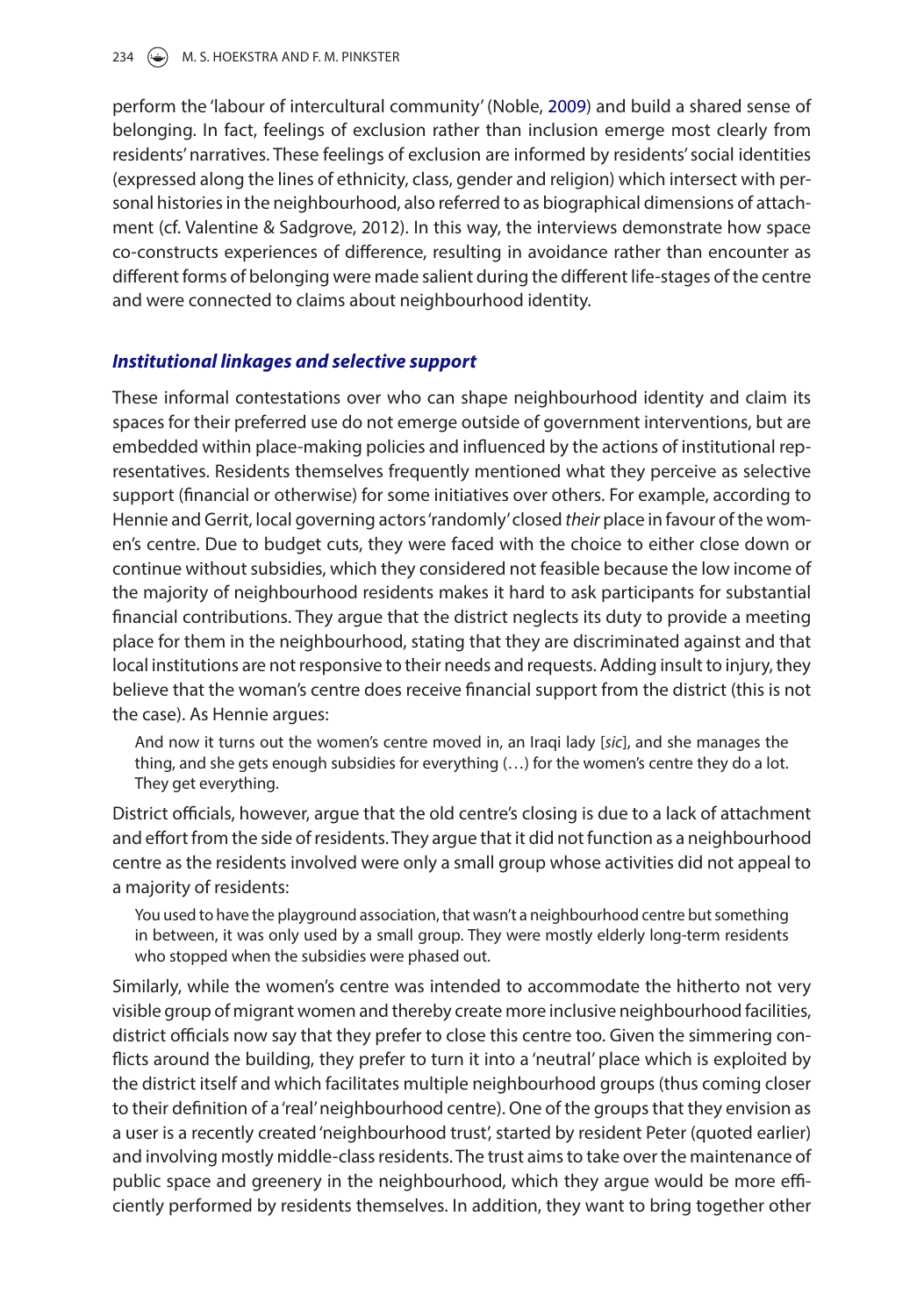organizations and institutional partners in the area. As such, on paper the trust comes close to the policy ideal of engaged and responsible residents who can connect different groups in the neighbourhood and foster a shared sense of belonging.

However, despite its inclusive intentions, a competition quickly developed between the trust on the one hand, and the communities associated with the women's centre on the other hand. Similar to previous developments – when the old neighbourhood centre was defunded in favour of the women's centre – disagreements between the groups ostentatiously concern the allocation and spending of neighbourhood budgets but they are also about who can claim to represent the neighbourhood and therefore indirectly determine its place identity. While Nour and the men's group initially supported the new neighbourhood organization – they organized activities together and a member of the men's group briefly joined the trust's board – their relationship soured when district officials offered the women's centre's building to the neighbourhood trust to use as a meeting place. Peter turned down this offer, stating:

The trust is intended to create togetherness in the neighbourhood (…) we don't want to be in a building which, to put it mildly, other groups have claimed and which they are emotionally connected to.

Clearly, this desire to be inclusive ('create togetherness') resonates with the women centre's claim to 'be there for everyone'. However, competition over neighbourhood funds created further discord between the groups. The women's centre resents that they have to rent their premises at market rate, while the neighbourhood trust has received a rent-free meeting place and a generous subsidy to cover their start-up costs. Nour and the men's group argue that the neighbourhood trust is all shine and little substance: they have been successfully organizing similar activities for a long time, and for less money. According to Karim (49, 24 years in the neighbourhood), a first generation Moroccan migrant and prominent member of the men's group, the neighbourhood trust chooses to spend money on 'accessories' while the men's group favours achieving concrete changes:

So we offered our full cooperation and worked with them for months. Then there were some people who had a, who wanted different things that we didn't agree with. Those things were more like accessories, we pay more attention to accessories than necessary (…) instead of improving the liveability, greenery and big things, they [wanted to spend money on] advertisements and butterfly gardens (…) we want to take advantage of the budget so that we can do something big for the neighbourhood residents. So that the neighbourhood residents can profit, that they see that there are changes. Not [spend money on] accessories while there's waste in the streets and littering, we should clean that up first.

As Karim continues his story, it becomes clear that this is not just a budgetary matter, but that he feels betrayed and excluded from the decision-making process. According to him, the neighbourhood trust is not inclusive because it only represents a small subset of neighbourhood residents, yet the local government allows them to unilaterally make decisions which will also impact other residents. He explicitly claims that the men's group – and by extension (part of) the Moroccan residents – is also part of the neighbourhood, and thereby should have a say in how resources which are earmarked for the neighbourhood are spent:

They [the neighbourhood trust] reneged on our deal, because we made a deal and then they completely changed the program (…) well OK, good luck but if you need us, for example during the cleaning actions all residents are involved, the men's group is part of that. It's our neighbourhood you know? (…) Everybody should feel and be involved in that project. That was the intention. But it turned out to be only a group of three, four people (…) I said, I see that it's not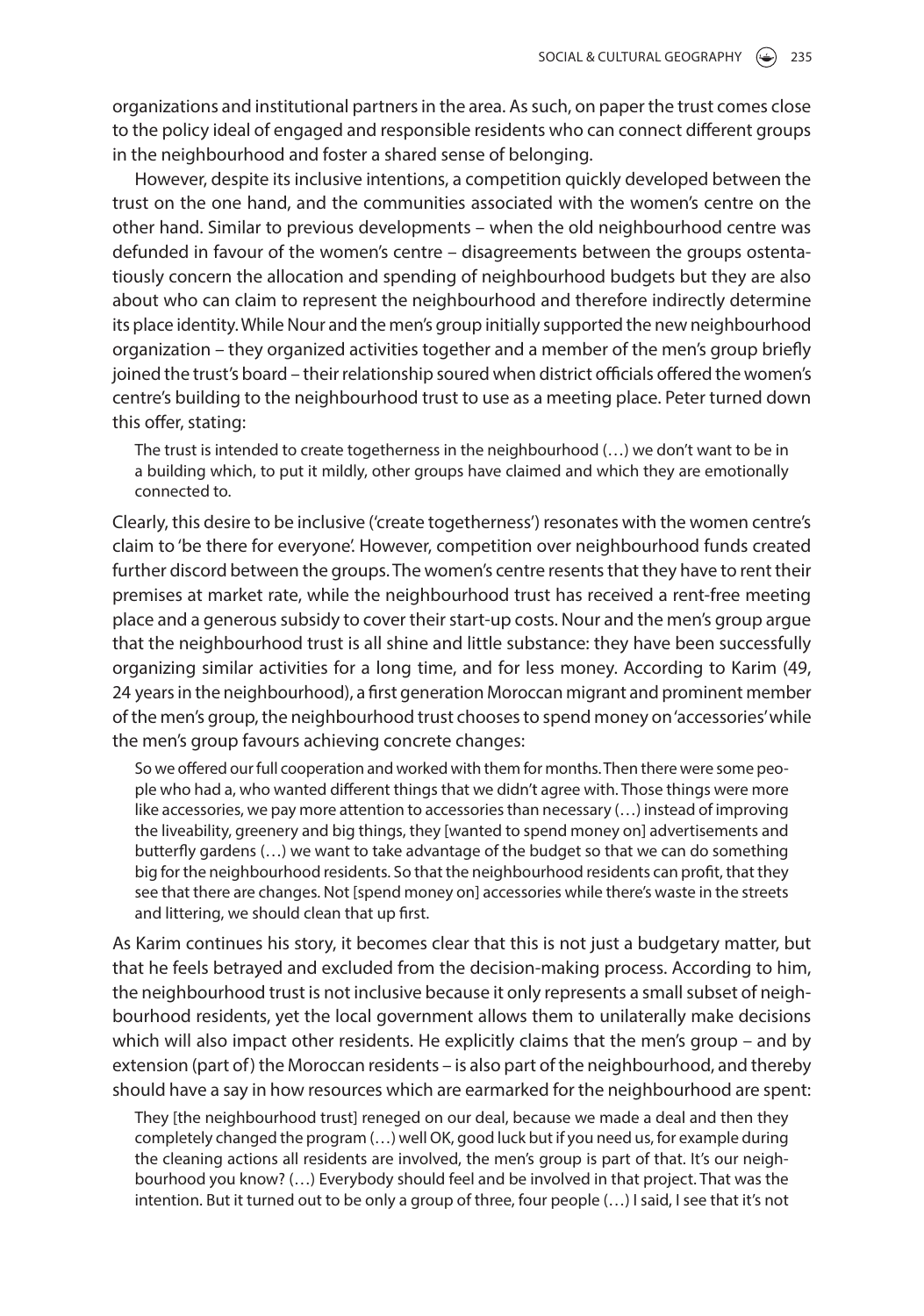fair, if there's involvement from the neighbourhood residents then I will join (…) it's a group that just appointed itself, without permission from the neighbourhood residents.

Peter, the initiator and leader of the neighbourhood trust, agrees that the current relationship with the men's group is problematic, which he attributes to the men's group feeling threatened by the district's intention to dismantle the women's centre:

The Moroccan men's group can be found in the women's centre on an almost daily basis. That's striking. And the Moroccan men's group receives subsidies from the district, and very slowly we see that the Moroccan men's group uses the women's centre as their clubhouse (...) and they feel that the neighbourhood trust is a threat to them (…) and wants to take over that building.

His word choice of 'clubhouse' (as well as the recurring qualifier 'Moroccan' for men's group) is interesting, because it seems to connote that the men's group is not a legitimate occupant of the women's centre but is rather colonizing or taking over the place, and that it represents only a particular interest (that of a subset of Moroccan men) rather than having the interests of the entire neighbourhood at heart. In an earlier conversation, Peter already mentioned that he does not approve of the men's group's activities. They used to organize 'cleaning actions' in which participants (children and youth supervised by adults) were given a small monetary reward. Peter implies that men's group participants used these activities to make money and did not really care about the improvement of the neighbourhood. His statements delegitimize the men's group's involvement in the neighbourhood as financially motivated, rather than being based in the desire to create a shared community. Moreover, he presents the trust – whose members are mostly 'native' Dutch and middle-class – as more qualified than other neighbourhood groups, whose activities he describes as inefficient and marginal: 'the ideas are nice, but if you look closer, it's too open-ended, they don't know how to make connections, how to reach their target group'. Institutional representatives mostly agree with this assessment. One local government official states that 'there are few people in the neighbourhood who are willing and able [to participate]', but praises the trust as consisting of 'active residents who take responsibility'. Moreover, officials believe that the character of the neighbourhood will change in the near future to become more 'mixed', i.e. more middle class. They believe that the trust will be more representative of this future neighbourhood population than current organizations, which are dominated by working-class and/or 'non-native' residents.

Thus, while institutional representatives are eager to have the centre as a place of encounter, their decisions are informed by normative ideas on which groups are best positioned to be inclusive and representative (Madden, [2014](#page-19-18)), given the neighbourhood's changing character and broader processes of state-led gentrification in the city as a whole. From the side of residents, a lack of support from local officials as well as economic and political changes at higher levels of scale impact their neighbourhood belonging, resulting in feelings of marginalization and estrangement (cf. Pinkster, [2016\)](#page-19-19).

## **Conclusion**

This study highlights the way in which the informal and formal politics around a neighbourhood centre in a diverse neighbourhood in Amsterdam interact to co-construct neighbourhood belonging. Although both urban practitioners and residents envisioned the centre as a collective space of encounter, the findings highlight experiences of belonging and exclusion which are informed by the past, present and future use of the centre and which occur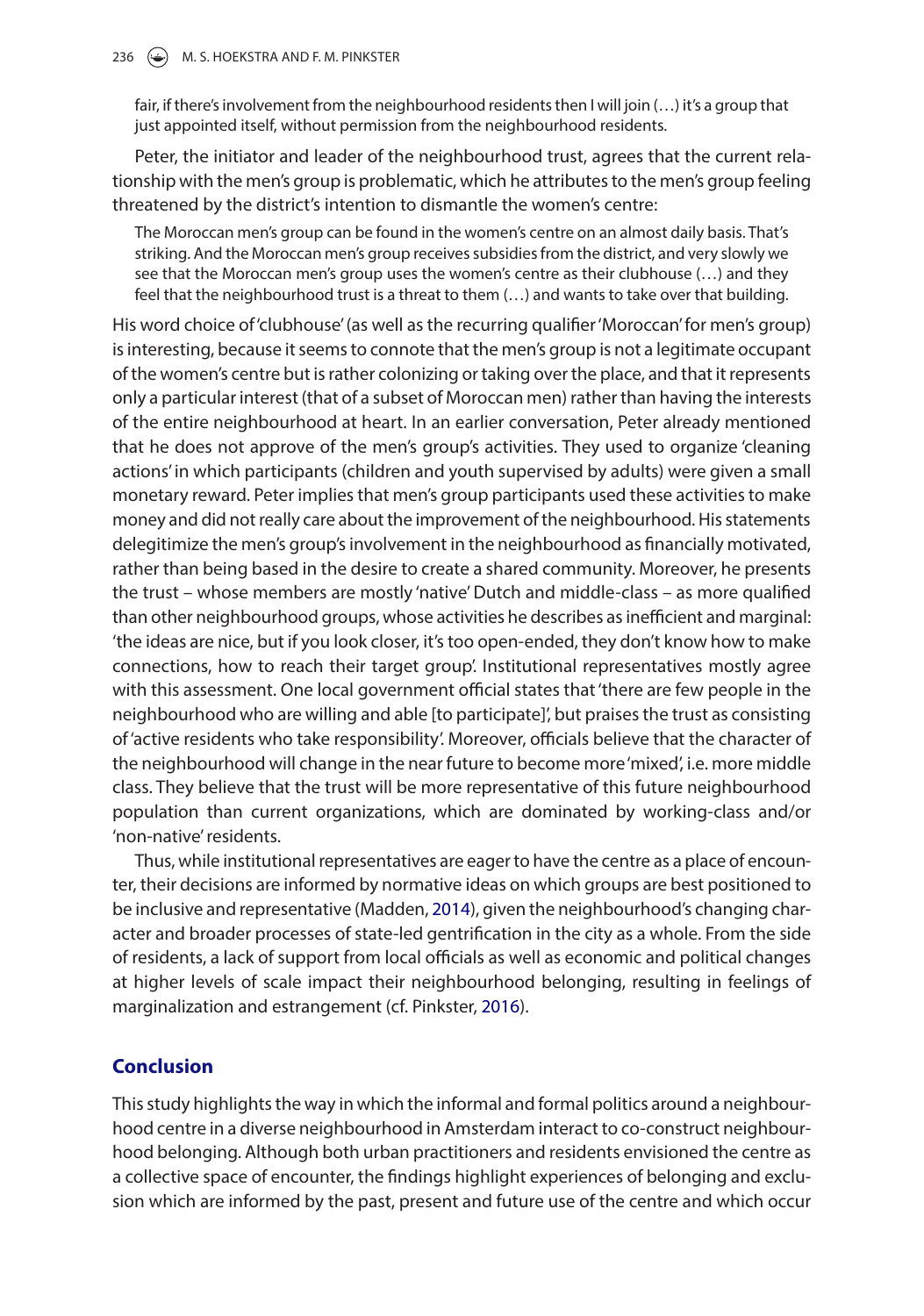along multiple, complex and shifting dimensions of difference. Moreover, these experiences in relation to the centre itself are strongly informed by broader institutional processes and policy discourses.

Although the centre in its various incarnations professed to be inclusive and welcoming to all residents, this was rarely experienced as such. During the successive life-stages of the neighbourhood centre, different aspects of residents' identities were made salient, highlighting the complex 'faultlines' that emerge in diverse neighbourhoods in contestations over micro-publics. The study therefore shows the importance of seeing belonging as a dynamic emotional attachment (Wood & Waite, [2011](#page-20-4)) which is based not just on (self-identified or ascribed) group membership but also produced through attachments to specific places and the characteristics and meanings attributed to them. An understanding of space as productive of difference (Clayton, [2009](#page-18-9)) necessitates viewing encounters as 'spatiotemporal experiences' (Valentine & Sadgrove, [2012](#page-20-6), p. 2025) that arise out of, among other factors, place-specific residential histories (Nelson & Hiemstra, [2008](#page-19-9)) and imaginaries (Leitner, [2012](#page-18-4); Yeoh & Willis, [2005\)](#page-20-5).

<span id="page-16-1"></span>Indeed, our findings illustrate how contestations over the centre itself affect belonging in a wider sense, as claiming this space also implies making claims about (desired) neighbourhood identity. As Sorensen ([2009,](#page-19-20) pp. 212, 213) puts it, discussing residents' construction of shared meanings of place: 'because places shape memory, contests over public planning and place-making policies become a part of larger struggles over history and identity'. Residents' (dis)identifications with the neighbourhood centre should, therefore, be viewed as necessarily entangled with the neighbourhood's changing character – from past white working-class identity to the current classification of ethnically diverse and deprived, and the potentially transforming effects of future gentrification. Consequently, these findings shed light on the ambivalent role that governing institutions play in the politics of place and belonging in these neighbourhoods. Clearly, the lived experience of spaces of encounter is far different from what policy-makers imagine as a solution to the assumed lack of community and place attachment in diverse urban spaces (Allen & Cars, [2001;](#page-17-0) Phillips et al., [2014](#page-19-2)). In particular, the ability of resident groups to respond to institutional visions about the centre and the wider neighbourhood by presenting themselves and being seen as inclusive and representative influenced their degree of institutional support. The recurring use of 'neighbourhood centre' in the interviews as a normative label demonstrates the extent to which providing a shared space and gathering point for all residents is seen as necessary for achieving legitimacy. Consequently, officials' distribution of financial and other resources according to these ideas have generated more discord between groups and organizations, as illustrated by the stories about the centre being 'taken away' or 'taken over' during the different lifestages of the centre.

<span id="page-16-0"></span>This case study therefore ultimately shows that while policy-makers present participation in spaces of encounter as a means of forming and expressing belonging, in diverse neighbourhoods their own actions result in new dynamics of exclusion and constrain residents' sense of belonging. Moreover, inequalities arise as a consequence of broader processes of neighbourhood transformation which themselves are the outcome of political contestations. As Madden ([2014,](#page-19-18) p. 471) notes, neighbourhoods are not apolitical units but 'uneven, unequal products of complex, ongoing struggles between various groups and institutions'. Residents' everyday experiences often do not align with policy narratives and priorities (Robertson & Colic-Peisker, [2015\)](#page-19-21), and neighbourhood organizations operate in this field of different and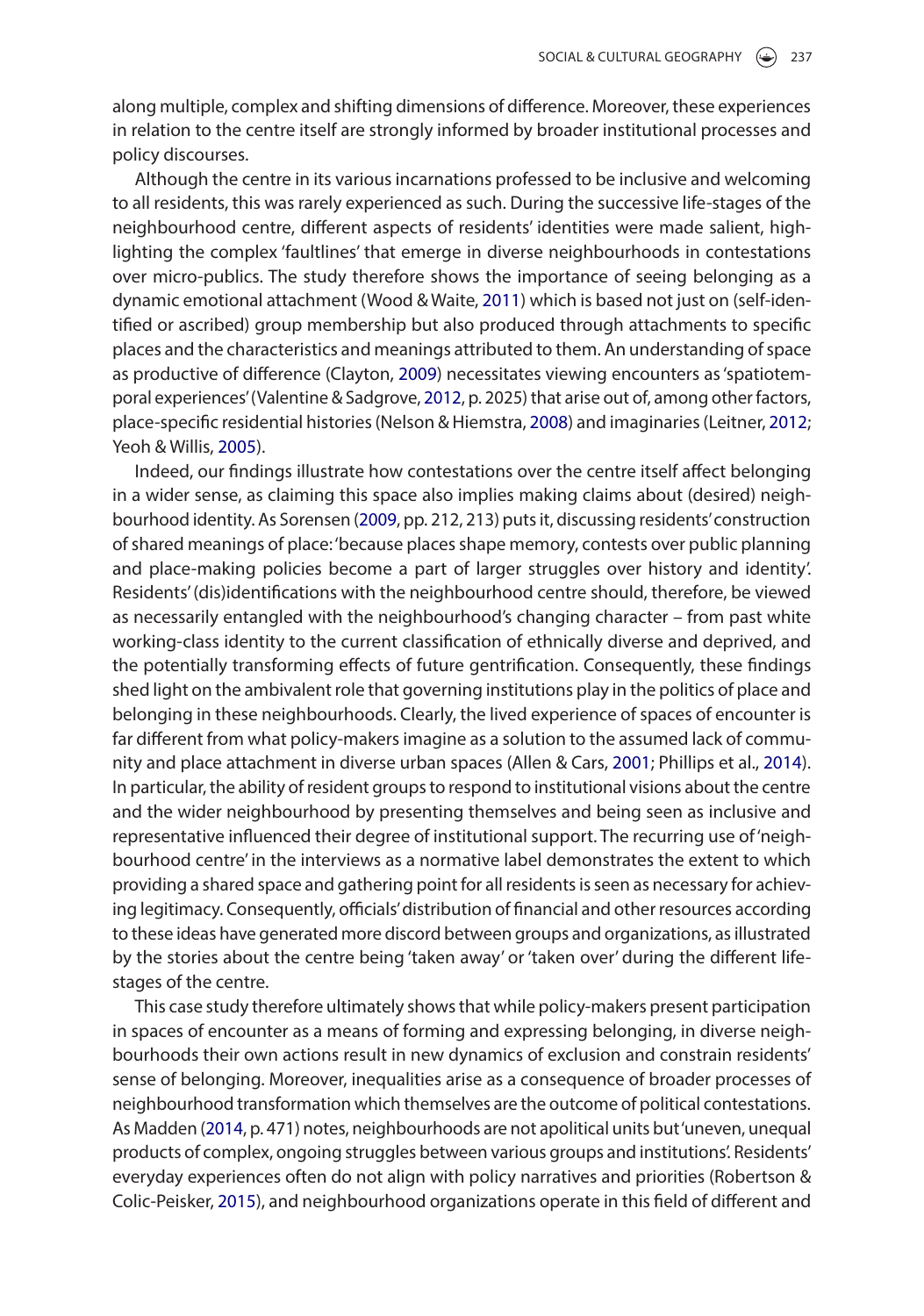sometimes competing place imaginaries. This research thus points to the value of rethinking the neighbourhood as a product of social and political relations, a place which is not only constructed but also contested by local people and events (Martin, [2003b](#page-19-22)). These spatialized social and political dynamics fundamentally affect the potential of neighbourhood organizations to function as spaces of encounter.

## **Notes**

- <span id="page-17-9"></span><span id="page-17-4"></span>1. Defined as the amount of money deemed necessary to make ends meet. The exact amount depends on the household form. In 2013, it amounted to a net monthly income of 1071.91 Euros for a single person, 1308.74 Euros for a single parent, and 1454.16 Euros for a couple with or without children (OIS, [2014](#page-19-23)).
- <span id="page-17-10"></span><span id="page-17-5"></span>2. Otherness in the Netherlands is primarily constructed along lines of ethnicity, rather than race. Official statistics distinguish between 'autochthonous' or native Dutch and first and second generation migrants, who are grouped together as 'allochthonous'. Although there is an implicit racial component to this distinction as 'autochthonous' Dutch are also understood as white, emic understandings focus more on ethnicity and (Islamic) religion than race as markers of Otherness.
- <span id="page-17-6"></span>3. Names are pseudonyms.
- <span id="page-17-7"></span>4. There is one other sizeable building in the neighbourhood that used to be a youth centre but is currently used by a commercial party as a (net)working space for freelancers. The majority of interviewed residents and professionals did not see this as problematic.
- <span id="page-17-8"></span>5. The Amsterdam family known as the 'Tokkies' was the subject of much media attention when they were evicted due to 'anti-social behaviour' and violent quarrels with their neighbours. The name has come to stand for anti-social persons more generally.

# **Acknowledgements**

We would like to thank Yvonne Franz, Julia Dahlvik, Sako Musterd and the anonymous reviewers of Social & Cultural Geography for their helpful comments on an earlier draft of this article. Finally, we would like to thank all our informants for sharing their experiences with us.

# **Disclosure statement**

No potential conflict of interest was reported by the authors.

# **Funding**

This work was supported by the Netherlands Organization for Scientific Research [grant number 438-12-416].

# **References**

- <span id="page-17-0"></span>Allen, J., & Cars, G. [\(2001\)](#page-2-0). Multiculturalism and governing neighbourhoods. *Urban Studies, 38*, 2195– 2209. doi[:10.1080/00420980120087126](https://doi.org/10.1080/00420980120087126)
- <span id="page-17-2"></span>Amin, A. [\(2002\)](#page-2-1). Ethnicity and the multicultural city: Living with difference. *Environment and Planning A, 34*, 959–980. doi:[10.1068/a3537](https://doi.org/10.1068/a3537)
- <span id="page-17-1"></span>Amin, A. ([2005](#page-2-2)). Local community on trial. *Economy and Society, 34*, 612–633. doi:[10.1080/](https://doi.org/10.1080/03085140500277211) [03085140500277211](https://doi.org/10.1080/03085140500277211)
- <span id="page-17-3"></span>Antonsich, M. ([2010](#page-3-0)). Searching for belonging – An analytical framework. *Geography Compass, 4*, 644–659. doi:[10.1111/j.1749-8198.2009.00317.x](https://doi.org/10.1111/j.1749-8198.2009.00317.x)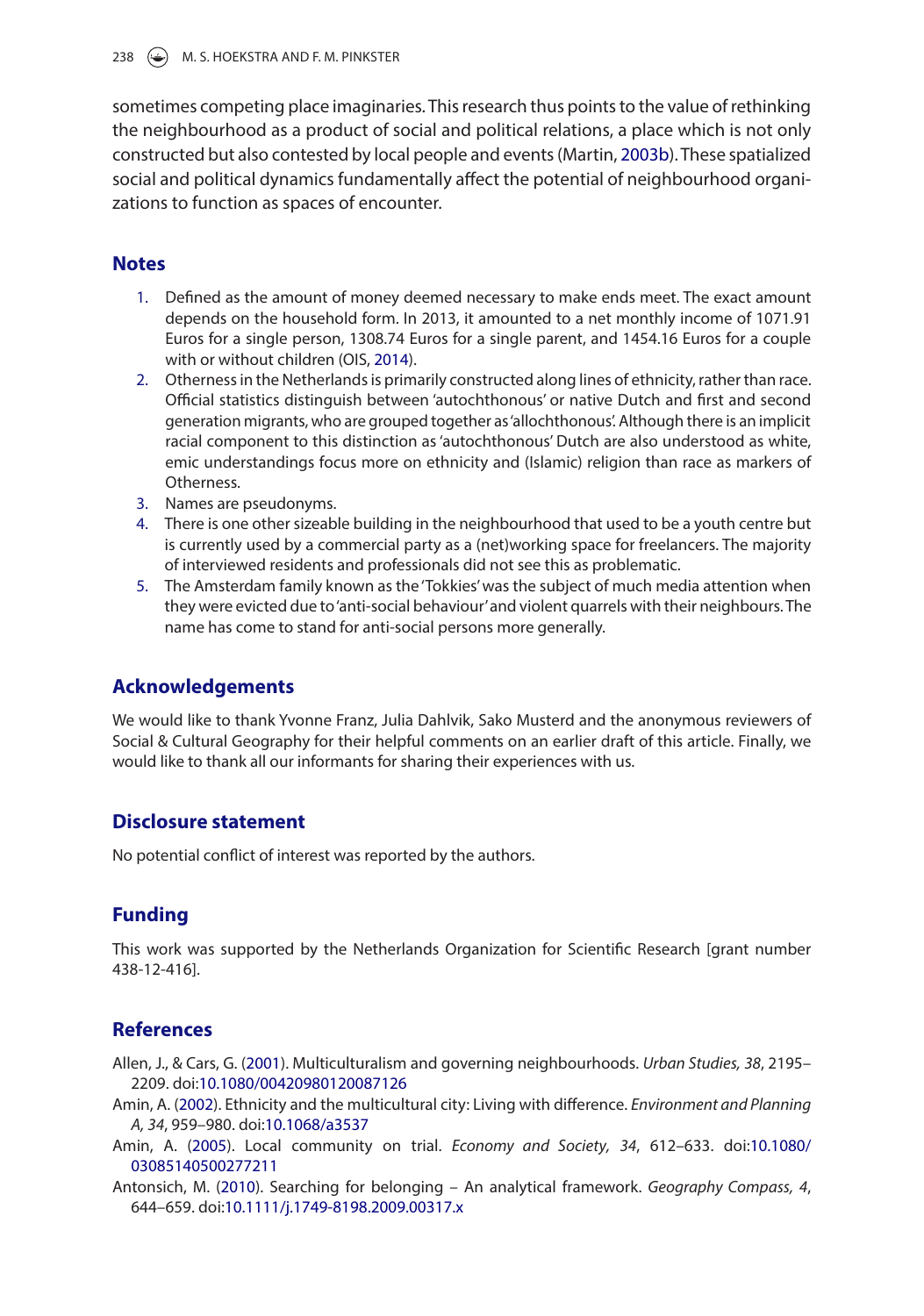- <span id="page-18-15"></span>Askins, K., & Pain, R. ([2011](#page-5-0)). Contact zones: Participation, materiality, and the messiness of interaction. *Environment and Planning D: Society and Space, 29*, 803–821. doi:[10.1068/d11109](https://doi.org/10.1068/d11109)
- <span id="page-18-22"></span>August, M. ([2014](#page-6-0)). Negotiating social mix in Toronto's first public housing redevelopment: Power, space and social control in don mount court. *International Journal of Urban and Regional Research, 38*, 1160–1180. doi[:10.1111/1468-2427.12127](https://doi.org/10.1111/1468-2427.12127)
- <span id="page-18-11"></span>Benson, M., & Jackson, E. [\(2013\)](#page-4-0). Place-making and place maintenance: Performativity, place and belonging among the middle classes. *Sociology, 47*, 793–809. doi:[10.1177/0038038512454350](https://doi.org/10.1177/0038038512454350)
- <span id="page-18-9"></span>Clayton, J. ([2009\)](#page-4-1). Thinking spatially: Towards an everyday understanding of interethnic relations. *Social & Cultural Geography, 10*, 481–498. doi:[10.1080/14649360902853288](https://doi.org/10.1080/14649360902853288)
- <span id="page-18-0"></span>Crul, M., Schneider, J., & Lelie, F. [\(2013\)](#page-2-3). *Superdiversiteit: Een nieuwe visie op integratie* [Super-diversity: A new vision on integration]. Amsterdam: University of Amsterdam.
- <span id="page-18-19"></span>de Wilde, M., Hurenkamp, M., & Tonkens, E. ([2014](#page-6-1)). Flexible relations, frail contacts and failing demands: How community groups and local institutions interact in local governance in the Netherlands. *Urban Studies, 51*, 3365–3382. doi:[10.1177/0042098013519832](https://doi.org/10.1177/0042098013519832)
- <span id="page-18-14"></span>Dekker, K., & Van Kempen, R. ([2009\)](#page-5-1). Participation, social cohesion and the challenges in the governance process: An analysis of a post-World War II neighbourhood in the Netherlands. *European Planning Studies, 17*, 109–130. doi[:10.1080/09654310802514011](https://doi.org/10.1080/09654310802514011)
- <span id="page-18-18"></span>Dekker, K., Völker, B., Lelieveldt, H., & Torenvlied, R. ([2010](#page-6-2)). Civic engagement in urban neighborhoods: Does the network of civic organizations influence participation in neighborhood projects? *Journal of Urban Affairs, 32*, 609–632. doi:[10.1111/j.1467-9906.2010.00524.x](https://doi.org/10.1111/j.1467-9906.2010.00524.x)
- <span id="page-18-5"></span>Duyvendak, J. W. [\(2011\)](#page-4-2). *The politics of home: Belonging and nostalgia in Western Europe and the United States*. Basingstoke: Palgrave MacMillan.
- <span id="page-18-13"></span>Duyvendak, J. W., Reinders, L., & Wekker, F. [\(2016\)](#page-5-2). Homing the Dutch. *Home Cultures, 13*, 87–100. doi: [10.1080/17406315.2016.1190584](https://doi.org/10.1080/17406315.2016.1190584)
- <span id="page-18-3"></span>Fincher, R., & Iveson, K. [\(2008](#page-2-4)). *Planning and diversity in the city: Redistribution, recognition and encounter*. New York, NY: Palgrave MacMillan.
- <span id="page-18-12"></span>Fortier, A. M. [\(2007\)](#page-5-3). Too close for comfort: Loving thy neighbour and the management of multicultural intimacies. *Environment and Planning D: Society and Space, 25*, 104–119. doi[:10.1068/d2404](https://doi.org/10.1068/d2404)
- <span id="page-18-21"></span>Fraser, J. C. ([2004\)](#page-6-3). Beyond gentrification: Mobilizing communities and claiming space. *Urban Geography, 25*, 437–457. doi:[10.2747/0272-3638.25.5.437](https://doi.org/10.2747/0272-3638.25.5.437)
- <span id="page-18-2"></span>Grillo, R. ([2007](#page-2-5)). An excess of alterity? Debating difference in a multicultural society. *Ethnic and Racial Studies, 30*, 979–998. doi[:10.1080/01419870701599424](https://doi.org/10.1080/01419870701599424)
- <span id="page-18-6"></span>Ho, E. L.-E. ([2009\)](#page-4-3). Constituting citizenship through the emotions: Singaporean transmigrants in London. *Annals of the Association of American Geographers, 99*, 788–804. doi:[10.1080/00045600903102857](https://doi.org/10.1080/00045600903102857)
- <span id="page-18-23"></span>Hochstenbach, C., & van Gent, W. P. C. [\(2015\)](#page-7-0). An anatomy of gentrification processes: Variegating causes of neighbourhood change. *Environment and Planning A, 47*, 1480–1501. doi[:10.1177/0308](https://doi.org/10.1177/0308518X15595771) [518X15595771](https://doi.org/10.1177/0308518X15595771)
- <span id="page-18-17"></span>Hoekstra, M. S., & Dahlvik, J. ([2017](#page-6-4)). *Neighbourhood participation in super-diverse contexts: Comparing Amsterdam and Vienna*. Unpublished manuscript.
- <span id="page-18-16"></span>Joseph, M. ([2002](#page-6-5)). *Against the romance of community*. Minneapolis: University of Minnesota Press.
- <span id="page-18-1"></span>Kährik, A. [\(2006\)](#page-2-6). Tackling social exclusion in European neighbourhoods: Experiences and lessons from the NEHOM project. *GeoJournal, 67*, 9–25. doi:[10.1007/s10708-006-9004-5](https://doi.org/10.1007/s10708-006-9004-5)
- <span id="page-18-8"></span>Kobayashi, A., Preston, V., & Murnaghan, A. M. ([2011](#page-4-4)). Place, affect, and transnationalism through the voices of Hong Kong immigrants to Canada. *Social & Cultural Geography, 12*, 871–888. doi:[10.1080](https://doi.org/10.1080/14649365.2011.624191) [/14649365.2011.624191](https://doi.org/10.1080/14649365.2011.624191)
- <span id="page-18-20"></span>Lavoie, C. ([2012\)](#page-6-6). Race, power and social action in neighborhood community organizing: Reproducing and resisting the social construction of the other. *Journal of Community Practice, 20*, 241–259. doi: [10.1080/10705422.2012.700277](https://doi.org/10.1080/10705422.2012.700277)
- <span id="page-18-4"></span>Leitner, H. ([2012](#page-3-1)). Spaces of encounters: Immigration, race, class, and the politics of belonging in small-town America. *Annals of the Association of American Geographers, 102*, 828–846. doi:[10.1080](https://doi.org/10.1080/00045608.2011.601204) [/00045608.2011.601204](https://doi.org/10.1080/00045608.2011.601204)
- <span id="page-18-7"></span>Leitner, H., & Ehrkamp, P. ([2006](#page-4-5)). Rethinking immigration and citizenship: New spaces of migrant transnationalism and belonging. *Environment and Planning A, 38*, 1591–1597. doi[:10.1068/a37409](https://doi.org/10.1068/a37409)
- <span id="page-18-10"></span>Leitner, H., Sheppard, E., & Sziarto, K. M. [\(2008](#page-4-6)). The spatialities of contentious politics. *Transactions of the Institute of British Geographers, 33*, 157–172. doi[:10.1111/j.1475-5661.2008.00293.x](https://doi.org/10.1111/j.1475-5661.2008.00293.x)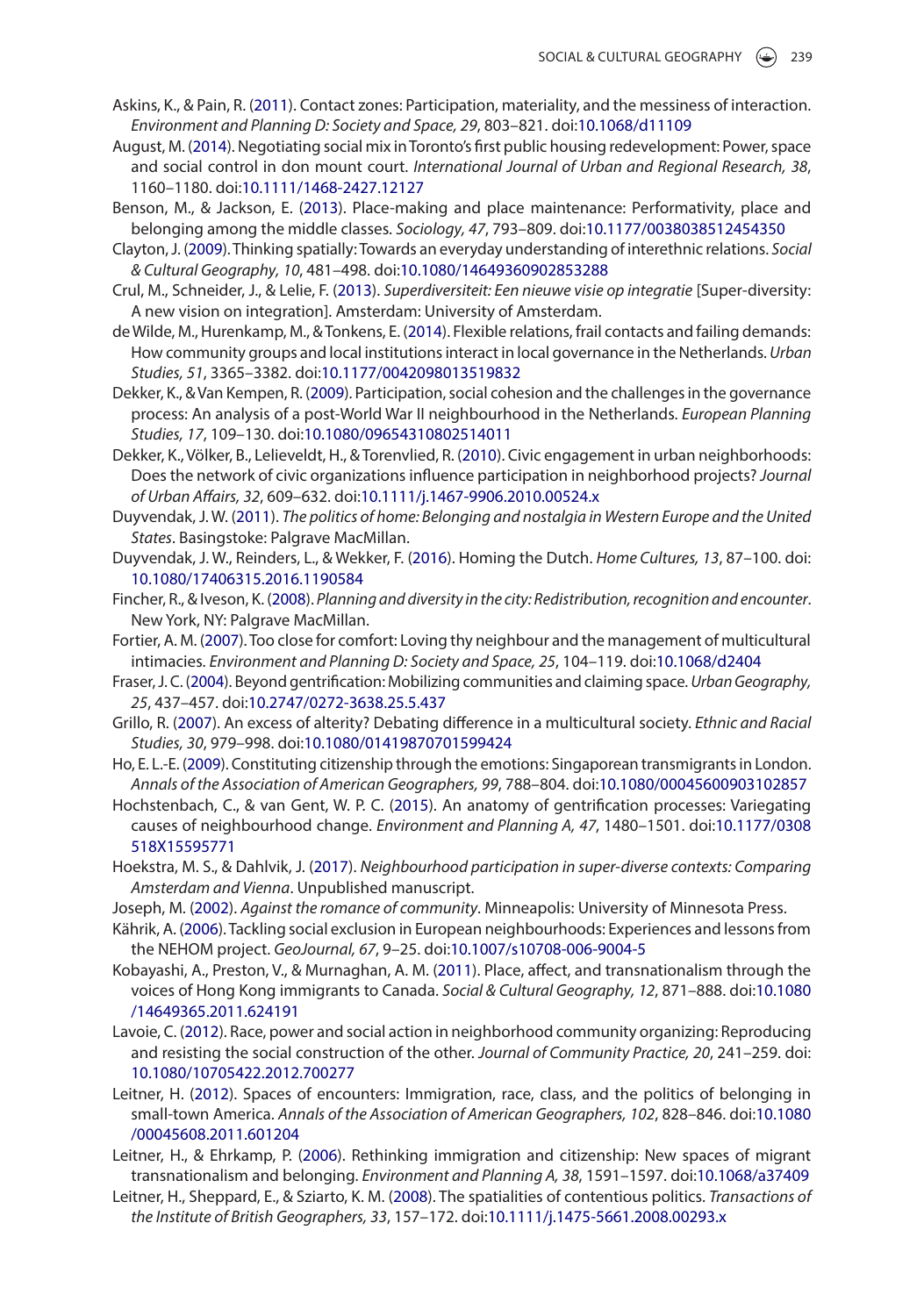- <span id="page-19-18"></span>Madden, D. J. ([2014](#page-8-0)). Neighborhood as spatial project: Making the urban order on the downtown Brooklyn waterfront. *International Journal of Urban and Regional Research, 38*, 471–497. doi:[10.1111/1468-2427.12068](https://doi.org/10.1111/1468-2427.12068)
- <span id="page-19-12"></span>Martin, D. G. ([2003a](#page-5-4)). 'Place-framing' as place-making: Constituting a neighborhood for organizing and activism. *Annals of the Association of American Geographers, 93*, 730–750. doi[:10.1111/1467-](https://doi.org/10.1111/1467-8306.9303011) [8306.9303011](https://doi.org/10.1111/1467-8306.9303011)
- <span id="page-19-22"></span>Martin, D. G. ([2003b](#page-17-9)). Enacting neighborhood. *Urban Geography, 24*, 361–385. doi[:10.2747/0272-](https://doi.org/10.2747/0272-3638.24.5.361) [3638.24.5.361](https://doi.org/10.2747/0272-3638.24.5.361)
- <span id="page-19-3"></span>Matejskova, T., & Leitner, H. ([2011](#page-3-2)). Urban encounters with difference: The contact hypothesis and immigrant integration projects in eastern Berlin. *Social & Cultural Geography, 12*, 717–741. doi:[10.1](https://doi.org/10.1080/14649365.2011.610234) [080/14649365.2011.610234](https://doi.org/10.1080/14649365.2011.610234)
- <span id="page-19-4"></span>May, J. [\(1996\)](#page-3-3). Globalization and the politics of place: Place and identity in an inner London neighbourhood. *Transactions of the Institute of British Geographers, 21*, 194–215. doi[:10.2307/622933](https://doi.org/10.2307/622933)
- <span id="page-19-6"></span>Mee, K., & Wright, S. [\(2009\)](#page-3-4). Geographies of belonging. *Environment and Planning A, 41*, 772–779. doi:[10.1068/a41364](https://doi.org/10.1068/a41364)
- <span id="page-19-0"></span>Morrison, N. [\(2003\)](#page-2-7). Neighbourhoods and social cohesion: Experiences from Europe. *International Planning Studies, 8*, 115–138. doi[:10.1080/13563470305154](https://doi.org/10.1080/13563470305154)
- <span id="page-19-9"></span>Nelson, L., & Hiemstra, N. ([2008](#page-4-7)). Latino immigrants and the renegotiation of place and belonging in small town America. *Social & Cultural Geography, 9*, 319–342. doi[:10.1080/14649360801990538](https://doi.org/10.1080/14649360801990538)
- <span id="page-19-10"></span>Noble, G. ([2009](#page-4-8)). Everyday cosmopolitanism and the labour of intercultural community. In A. Wise, & S. Velayutham (Eds.), *Everyday multiculturalism* (pp. 46–65). Houndmills: Palgrave Macmillan.
- <span id="page-19-23"></span>OIS. [\(2014\)](#page-17-10). *Amsterdamse Armoedemonitor 2013* [Amsterdam poverty monitor 2013]. Retrieved from [https://www.os.amsterdam.nl/pdf/2014\\_amsterdamse%20armoedemonitor%202013.pdf](https://www.os.amsterdam.nl/pdf/2014_amsterdamse%20armoedemonitor%202013.pdf)
- <span id="page-19-2"></span>Phillips, D., Athwal, B., Robinson, D., & Harrison, M. [\(2014\)](#page-2-8). Towards intercultural engagement: Building shared visions of neighbourhood and community in an era of new migration. *Journal of Ethnic and Migration Studies, 40*, 42–59. doi[:10.1080/1369183X.2013.782146](https://doi.org/10.1080/1369183X.2013.782146)
- <span id="page-19-19"></span>Pinkster, F. M. [\(2016](#page-10-0)). Narratives of neighbourhood change and loss of belonging in an urban garden village. *Social and Cultural Geography, 17*, 871–891. doi[:10.1080/14649365.2016.1139169](https://doi.org/10.1080/14649365.2016.1139169)
- <span id="page-19-21"></span>Robertson, S., & Colic-Peisker, V. ([2015](#page-16-0)). Policy narratives versus everyday geographies: Perceptions of changing local space in Melbourne's diverse north. *City & Community, 14*, 68–86. doi:[10.1111/](https://doi.org/10.1111/cico.12098) [cico.12098](https://doi.org/10.1111/cico.12098)
- <span id="page-19-1"></span>Robinson, D. ([2005](#page-2-9)). The search for community cohesion: Key themes and dominant concepts of the public policy agenda. *Urban Studies, 42*, 1411–1427. doi:[10.1080/00420980500150755](https://doi.org/10.1080/00420980500150755)
- <span id="page-19-15"></span>Robinson, F., Shaw, K., & Davidson, G. [\(2005\)](#page-6-7). 'On the side of the Angels': Community involvement in the governance of neighbourhood renewal. *Local Economy,20*, 13–26. doi[:10.1080/0269094042000313584](https://doi.org/10.1080/0269094042000313584)
- <span id="page-19-16"></span>Savini, F., & Dembski, S. [\(2016\)](#page-8-1). Manufacturing the creative city: Symbols and politics of Amsterdam North. *Cities, 55*, 139–147. doi:[10.1016/j.cities.2016.02.013](https://doi.org/10.1016/j.cities.2016.02.013)
- <span id="page-19-7"></span>Secor, A. [\(2004](#page-4-9)). "There is an Istanbul that belongs to me": Citizenship, space, and identity in the city. *Annals of the Association of American Geographers, 94*, 352–368. doi:[10.1111/j.1467-8306.2004.09402012.x](https://doi.org/10.1111/j.1467-8306.2004.09402012.x)
- <span id="page-19-13"></span>Smets, P. ([2006](#page-6-8)). Living apart or together? Multiculturalism at a neighbourhood level. *Community Development Journal, 41*, 293–306. doi:[10.1093/cdj/bsi070](https://doi.org/10.1093/cdj/bsi070)
- <span id="page-19-20"></span>Sorensen, A. [\(2009\)](#page-16-1). Neighborhood streets as meaningful spaces: Claiming rights to shared spaces in Tokyo. *City & Society, 21*, 207–229. doi:[10.1111/j.1548-44X.2009.01022.x](https://doi.org/10.1111/j.1548-44X.2009.01022.x)
- <span id="page-19-5"></span>Staeheli, L. A., & Mitchell, D. ([2009](#page-3-5)). Place, politics of. In N. Thrift, & R. Kitchin (Eds.), *International encyclopaedia of human geography* (pp. 185–192). Amsterdam: Elsevier.
- <span id="page-19-14"></span>Tersteeg, A. K., & Pinkster, F. M. [\(2016\)](#page-6-9). 'Us up here and them down there': How design, management, and neighbourhood facilities shape social distance in a mixed-tenure housing development. *Urban Affairs Review, 52*, 751–779. doi[:10.1177/1078087415601221](https://doi.org/10.1177/1078087415601221)
- <span id="page-19-8"></span>Trudeau, D. ([2006](#page-4-10)). Politics of belonging in the construction of landscapes: Place-making, boundarydrawing and exclusion. *Cultural Geographies, 13*, 421–443. doi:[10.1191/1474474006eu366oa](https://doi.org/10.1191/1474474006eu366oa)

<span id="page-19-11"></span>Uitermark, J. [\(2014\)](#page-5-5). Integration and control: The governance of urban marginality in Western Europe. *International Journal of Urban and Regional Research, 38*, 1418–1436. doi:[10.1111/1468-2427.12069](https://doi.org/10.1111/1468-2427.12069)

<span id="page-19-17"></span>Van Gent, W. P. C., Boterman, W. R., & Hoekstra, M. S. ([2016](#page-8-2)). *State-sponsored gentrification or social regeneration? Symbolic politics and neighborhood intervention in an Amsterdam working class neighborhood*. Centre for Urban Studies Working Paper.